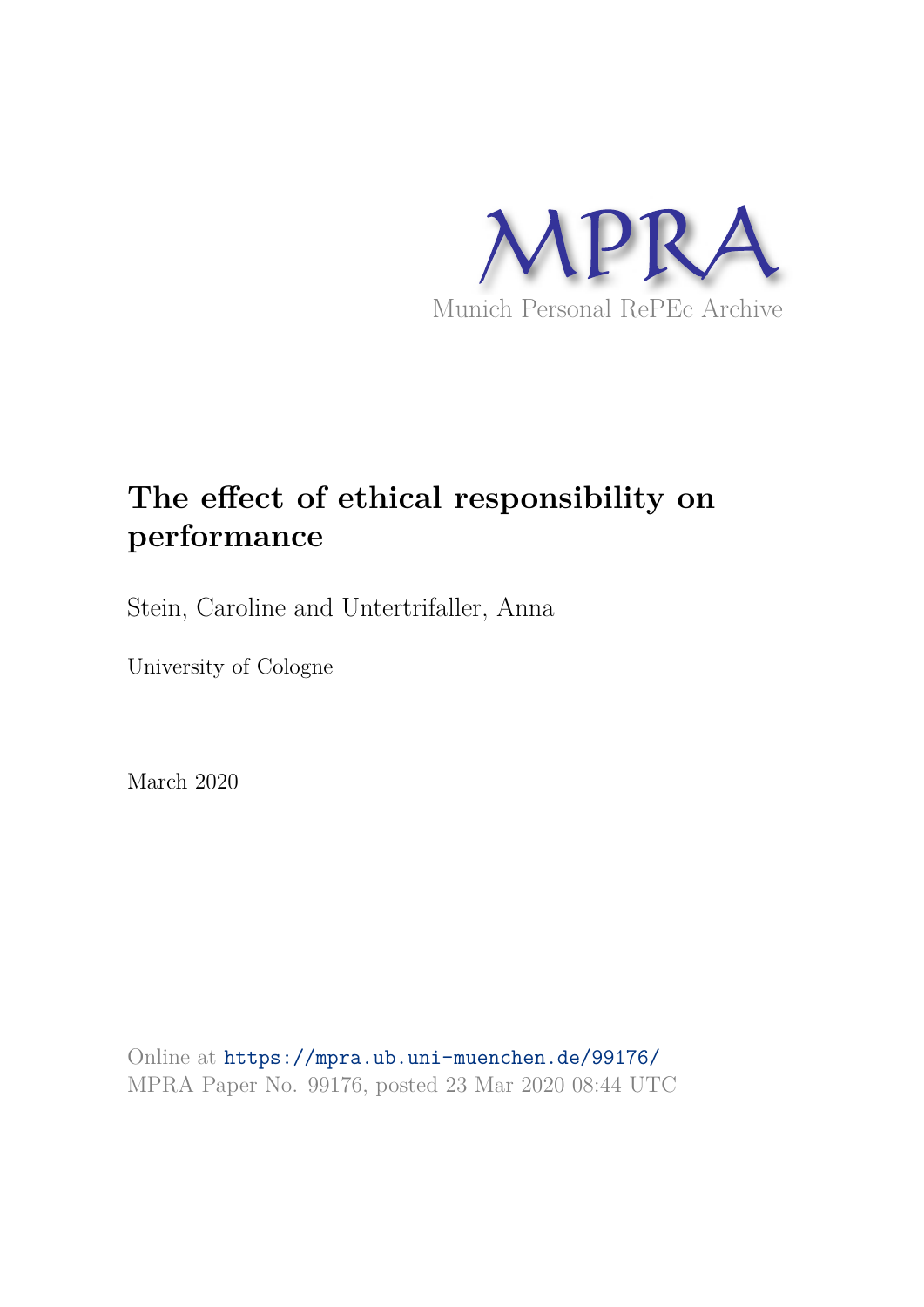# The effect of ethical responsibility on performance

Caroline Stein

University of Cologne, e-mail: stein@wiso.uni-koeln.de

## Anna Untertrifaller

University of Cologne

#### Abstract

In a laboratory real-effort experiment, we study the effect of responsibility on performance. Specifically, we analyze whether being responsible for an ethical or unethical work environment affects workers' performance. Using a specific randomization technique, we can separate the responsibility effect from a possible selection effect. We find that workers who prefer to work in an ethical work environment perform better if they are also responsible for it, compared to a situation where it was imposed on them. We do not find this positive incentive effect of responsibility for workers that prefer an unethical work environment. Moreover, we observe that if an unethical environment was imposed, workers who prefer an ethical environment perform worse than those whose preference are aligned with the environment.

This version: March 2020

JEL Codes: C91, D90

Keywords: real-effort experiment, responsibility, decision rights, incentive, ethical behavior

Acknowledgments: We thank Lea Cassar, Gary Charness, Anastasia Danilov, Holger Herz, Matthias Heinz, Bernd Irlenbusch, Agne Kajackaite, Nikos Nikiforakis, Ernesto Reuben, Marina Schröder, Matthias Sutter, Peter Werner, Claudia Zoller, and participants at the 2017 spring school of behavioral economics in San Diego, the Brown Bag seminar of the University of Cologne, the 2018 ESA Berlin, as well as the LEOH 2018 for helpful comments and suggestions. We gratefully acknowledge financial support from the Research Unit Design and Behavior (FOR 1371).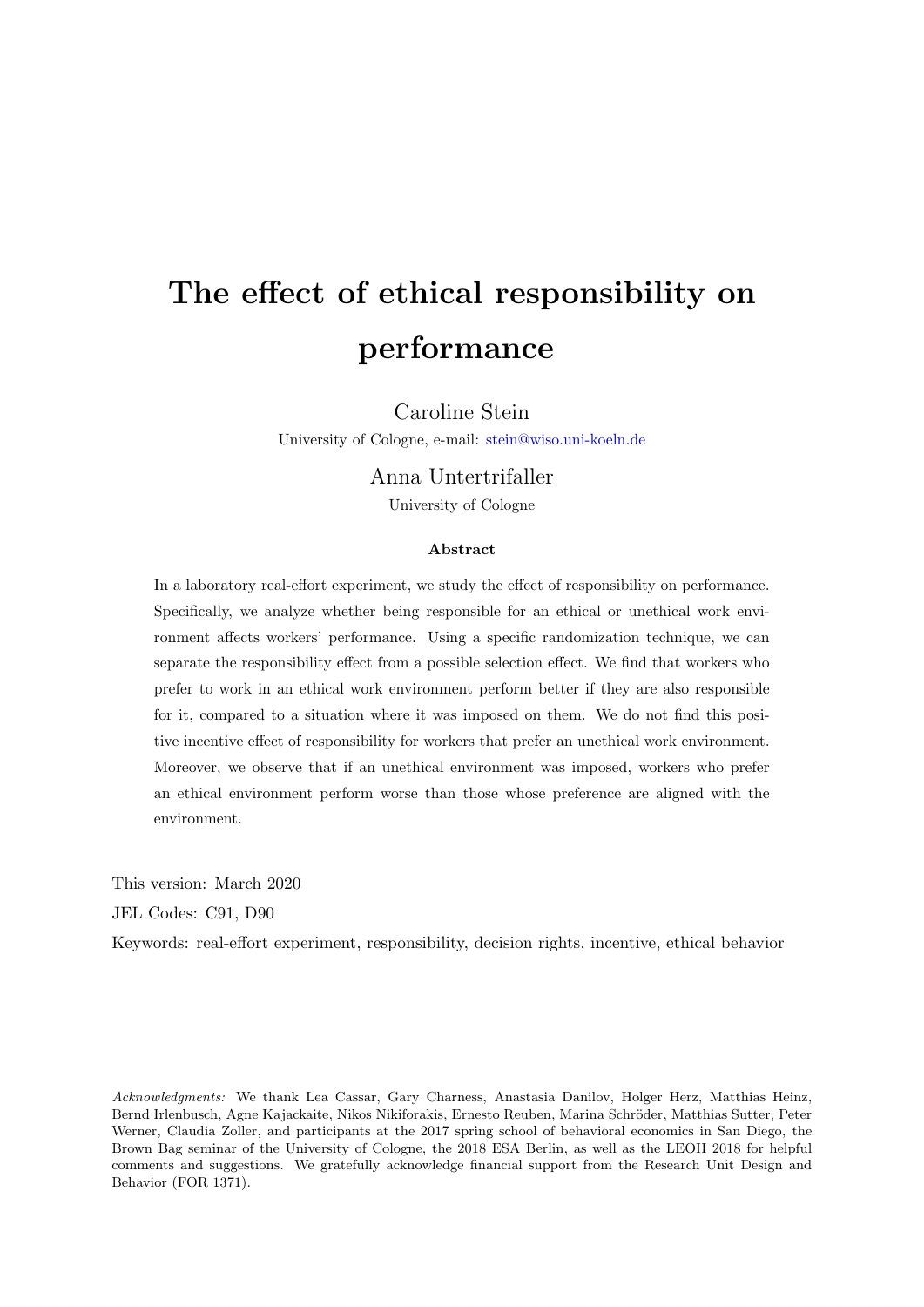### 1 Introduction

Financial incentives are a well-studied and widely used mechanism to increase workers' productivity. A long strand of empirical studies shows that monetary compensation is a crucial factor for employees' effort choice (Lazear, 2000; Shearer, 2004; Bandiera et al., 2005). At the same time, it is widely accepted among social scientists and practitioners that this is not the only factor that influences workers' motivation. In the past decades, economists and psychologists have emphasized the role of non-financial incentives and investigated how much the work environment can affect workers' productivity (Deci, 1971; Gneezy and Rustichini, 2000; Ariely et al., 2009).

In fact, several studies involving field and lab experiments show that employees exert more effort when they regard their job as meaningful (Ariely et al., 2008; Chandler and Kapelner, 2013) or when the job has a pro-social mission, i.e., contributes to a public good (Fehrler and Kosfeld, 2014; Tonin and Vlassopoulos, 2015; Carpenter and Gong, 2016; Charness et al., 2016; Kajackaite and Sliwka, 2017; Cassar, 2018). These results suggest that workers' motivation is higher if their work environment matches their ethical values and social standards. In other words, it appears that only if the work environment is aligned with the workers' pro-social and moral values do non-financial incentives become effective. For firms, however, this can be challenging and costly to implement. It might, therefore, be useful to provide employees with more discretion to shape their work environment in a way which meets their own social and ethical standards. In this regard, it has become frequent over recent years for an increasing number of companies to grant employees more flexibility to shape their work environment, offering workers decision rights to match their ethical and social values at their work place.

One example is the US online retailer Zappos. The current CEO Tony Hsieh introduced a no-script policy for those who work in the customer service. He argues that employees should be able to "let their true personalities shine during every phone call" by giving them the freedom to interact freely with the customers. Thus, workers can make their own decision whether to consult in a way best for the clients or to sell unnecessary services. This is in contrast to the usual practice of firms to provide written scripts where workers are strongly encouraged to sell services by all means. We argue that a worker is more motivated when he is free to choose his own work environment because this gives him a sense of responsibility over his work.

In this paper, we investigate whether being responsible for a work environment that matches one's own ethical values can serve as an incentive to increase performance. Psychological research studies indicate that the feeling to have self-determined one's own behavior and, thus, the feeling of being responsible for an environment plays a decisive role on individuals' intrinsic motivation. It makes the individual feel more coherent with one's self and thus more committed to the action one executes (Deci, 1971; Ryan and Deci, 2000; Gagné and Deci, 2005).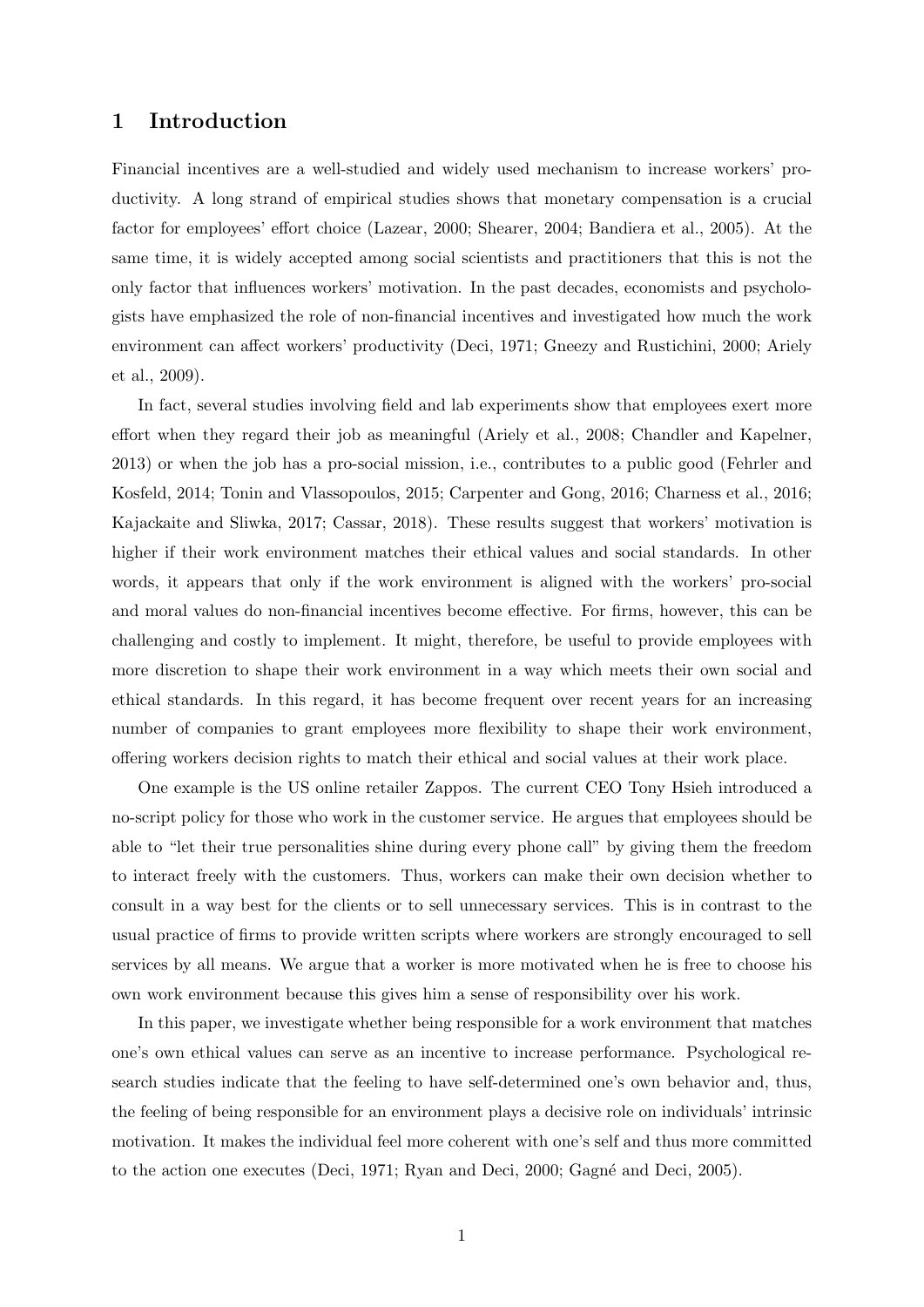However, there exists so far limited empirical evidence on this question. Fehrler and Kosfeld (2014) find that participants who choose to contribute their produced output to a charity exerted more effort compared to participants who are randomly assigned to contribute to it. The authors explain this effect by self-selection arguing that the choice acts as a vehicle to efficiently target only those workers for whom Corporate Social Responsibility is an effective non-financial incentive. However, the observed increase in performance might also be caused by the choice itself because workers find themselves responsible for their pro-social behavior. It is, indeed, difficult to separate one explanation from the other because they usually coincide: When an individual makes a choice, she acts in a way that she prefers. Thus, choosing an ethical or pro-social work environment might increase motivation through (i) the fact that the individual acts according to her preferences or (ii) by the feeling of being responsible for it.

In our experiment, we control for selection effects and focus on how being responsible for an ethical or unethical decision affects performance. In particular, we match participants into pairs composed of one worker and one employer. The worker and the employer are each independently assigned a piece-rate for a task the worker eventually has to perform. The payoffs for both - the employer and the worker - are the same and depend on the reported piece-rate and the worker's performance. The employer and the worker are asked to individually report the assigned piece-rate, where they have the incentive to over-report this piece-rate. At the same time, we explicitly declare over-reporting a violation of the rules of the experiment which is, however, not punished. This creates a trade-off between one's own financial gain and ethical considerations. In the following we will refer to a situation where the worker performs under an over-reported piece-rate, he is not entitled to, as an "unethical" environment. Conversely, we will call the situation an "ethical" environment when a worker and the employer receive a payoff based on the designated piece-rate. Furthermore, we introduce a randomization procedure which either implements the reporting decision of the worker or of the employer. This creates our two major "treatment" conditions: Responsibility and NoResponsibility. In case the worker's decision is implemented we refer to the treatment condition as Responsibility and as NoResponsibility otherwise.

As a first result we find that given an ethical environment, workers in the Responsibility condition perform better than in the *NoResponsibility* condition. This result can still be driven by selection because the NoResponsibility case also includes workers who would have preferred to work in an unethical environment. We want to focus on the effect of responsibility only and, therefore, concentrate only on those workers who prefer to work in an ethical work environment. When comparing their performance in the Responsibility and the NoResponsibility condition, we still find that performance is higher for workers in the Responsibility condition. This gives us reason to infer that responsibility has an effect on performance. However, we do not find this effect for an unethical environment. Thus, workers who are responsible for an unethical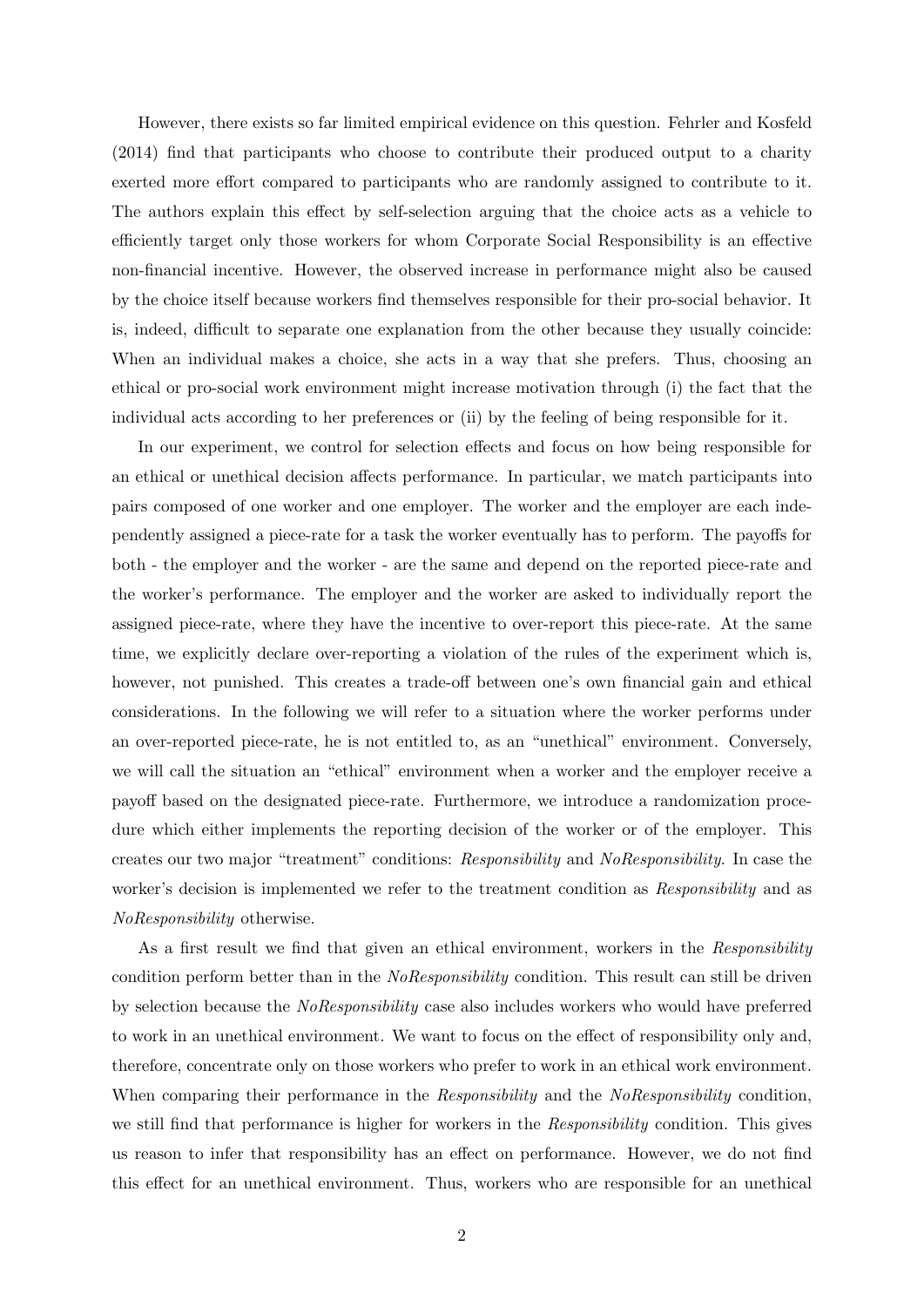environment do not seem to be more motivated. Lastly, we find that when workers are asked to perform in an unethical work environment they are not responsible for, ethical workers perform significantly worse than unethical workers. We interpret this as evidence for workers acting in an unethical work environment to even bear ethical costs if they are not responsible for this work environment.

With our results we add to a field of experimental literature studying the relationship between responsibility and effort provision. So far this has only been investigated in gift exchange settings where social preferences explain positive effort choices. Charness (2000), for instance, finds that agents provide more effort when a random procedure determines agents' wages compared to a situation where a third party chooses agents' wages. The author explains this finding by stating that in presence of a random procedure an agent feels solely responsible for final payoffs, while the same agent can shift part of this responsibility when a third party has determined his wage. Moreover, in a more recent study Charness et al. (2012) show that when employers delegate their wage decision to their workers, workers respond with higher effort. Controlling for other possible explanations such as reciprocity, the authors show that feeling more responsible for the outcome seems to be a driving factor of the effect. Similarly, Falk and Kosfeld (2006) find that when principals restrict the effort choice set of the employees by setting a minimum effort level - and thus also employees' responsibility - employees perform worse than in cases where choice sets are not restricted. Thus, responsibility for final outcomes seems to enhance pro-social motivations and through this channel increases effort. In contrast to these studies, we approach the relationship between responsibility and effort provision from a different angle by asking if being responsible for an ethical work environment creates additional motivation which results in higher performance.<sup>1</sup>

Furthermore, this paper relates to experimental research on shifting of costs for unethical behavior. In a dictator game, Bartling and Fischbacher (2011) find that dictators are punished significantly less if they delegate an unfair decision to a second person instead of making the same unfair decision themselves. Even if delegation by design eliminates the possibility of a fair outcome, Oexl and Grossman (2013) observe that dictators are able to successfully shift the blame for an unfair outcome to a powerless delegee. Whereas in this literature the focus lies on the costs that are incurred by other peoples' punishments, we look at self-image related costs that are incurred by the person who acts in an unethical environment. We find that people seem to incur these ethical costs even if they work in an unethical environment they are not

<sup>1</sup>Looking at the effort provision in a work environment after the choice was implemented distinguishes our paper from recent research on delegation, which investigates the motivational effect of having decision rights (Fehr et al. 2012, Bartling et al. 2014). In this literature, the focus lies on the effort people provide to keep the right to choose and thus on motivational gains before the choice is implemented. Adding to that literature, Sloof and von Siemens (2019) introduce an implementation stage but do not focus on the effect of responsibility.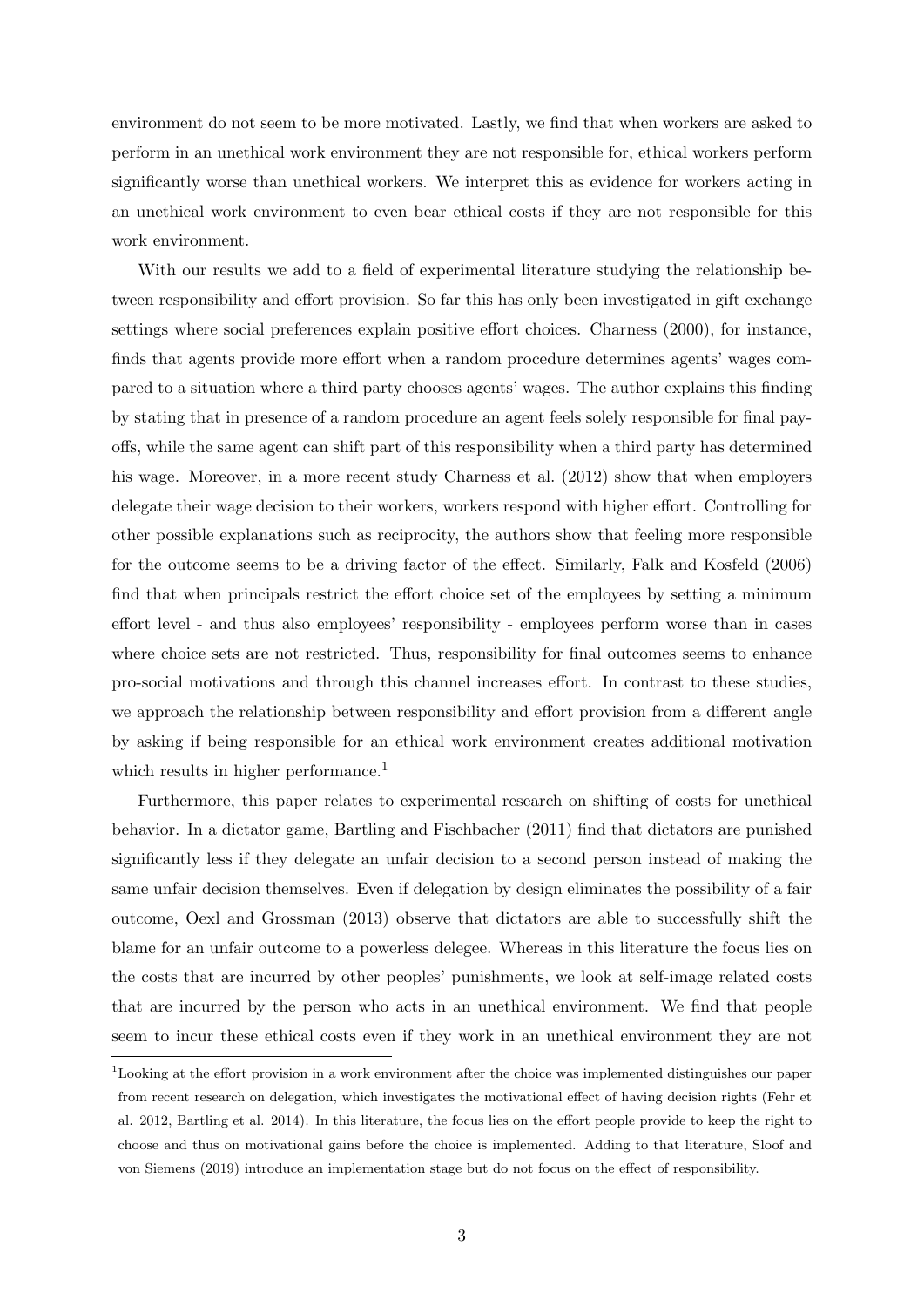responsible for, which implies that they cannot fully shift these costs to the decision maker.

As a specific feature of our design, we separate the choice from its implementation in order to observe the selection that would have evolved in a natural field setting and control for it. This relates our paper to research that studies the effect of democratic institutions on behavior. This body of literature provides various attempts to disentangle the effect of making a decision from the effect of self-selection (Dal Bo et al., 2010; Sutter et al., 2010; Dal Bo et al., 2019). In our paper, we use a technique which is similar to that of Dal B $\acute{o}$  et al. (2010). In their setting the group members cast a vote on the implementation of an effective sanctioning institution to enforce cooperation but a random mechanism either implements the group's voting outcome or overrides the vote. They find that people cooperate more if their own decision outcome is implemented compared to having the same decision exogenously imposed on them. After controlling for possible other explanations such as information transmission, the authors show that the effect is robust and call it an "endogeneity premium", which we would interpret as a valuation of being responsible. Beside this strand of research, there is one study by Babcock et al. (2015) where the authors argue that the mere act of choosing might be motivating for individuals. In a field experiment, they find that people perform better if they can choose their incentive scheme compared to a situation where they are randomly assigned to it. In contrast to the other studies, Babcock et al. (2015) could rule out selection as an explanation ex post since an almost complete selection into one choice option occurred. In this paper, we can control for selection ex ante and therefore can explicitly observe the workers' types even in case when the choice of the employer was implemented. Besides of that, we look at the effect of choosing when it comes with an ethical dimension and implies a trade-off between financial gains and ethical standards.

The remainder of this paper is organized as follows. Section 2 describes the experimental design and procedure. In Section 3, we introduce a basic model that shall illustrate our behavioral hypotheses about the expected treatment effects. Section 4 presents the results of the study and Section 5 concludes.

## 2 Experimental Design and Procedures

We run a laboratory experiment where we group subjects into pairs and randomly assign one the role of an employer and the other the role of a worker. The experiment consists of three stages (see Figure 1).

#### Stage 1: Decision stage

In the decision stage, the employer and the worker are independently assigned a piece-rate.<sup>2</sup>

<sup>&</sup>lt;sup>2</sup>The precise procedure was the following: subjects can choose between five differently colored sealed envelopes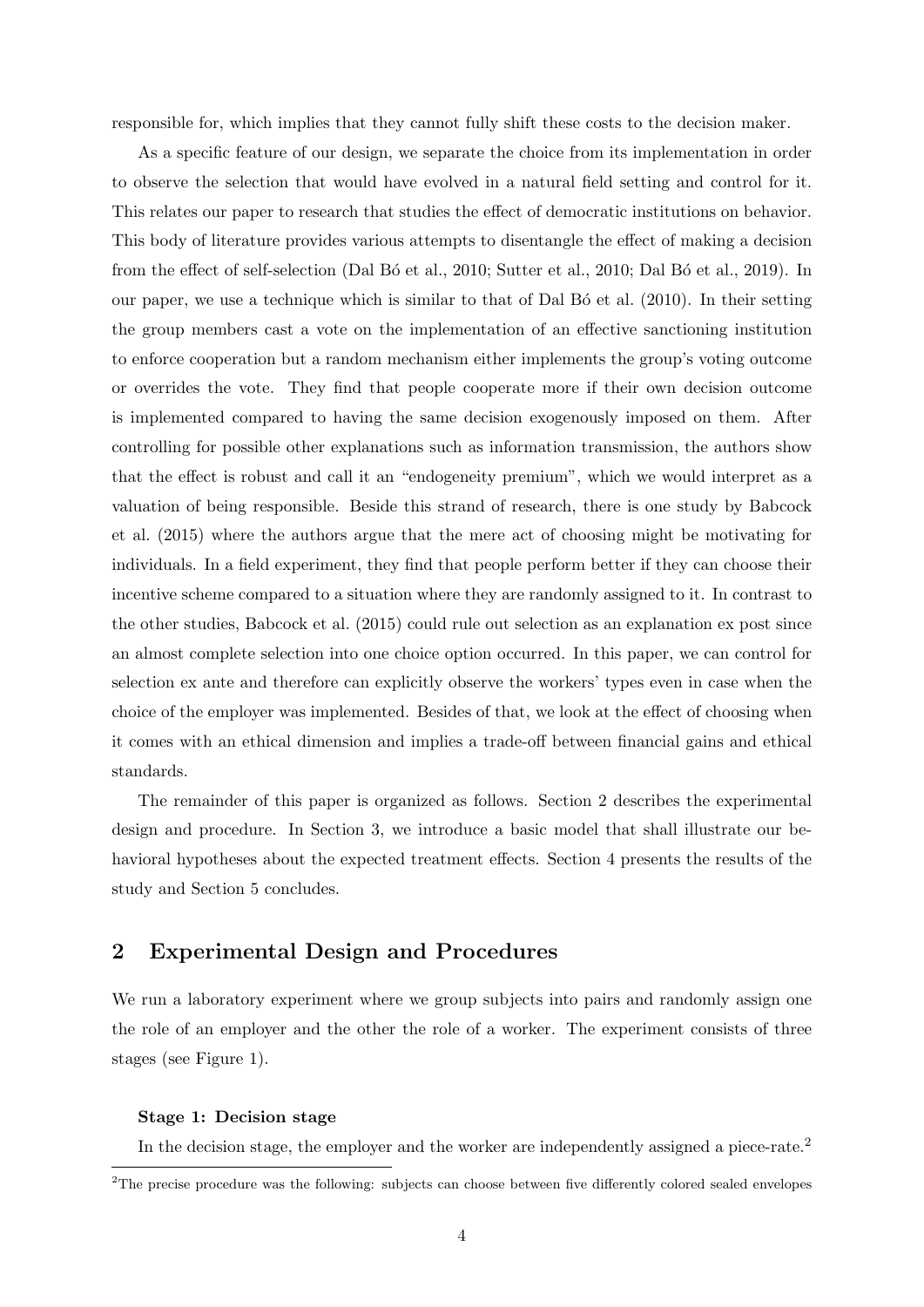

They are then asked to simultaneously report this piece-rate, which in the effort stage will be used to calculate the earnings for both, the employer and the worker. More precisely, in the effort stage the worker performs a real effort task which in 50 percent of the cases is remunerated based on his own reported piece-rate and in 50 percent of the cases based on the piece-rate reported by the employer. Earnings are the same for employers and workers. This means that a higher reported piece-rate implies higher earnings for both employer and worker.<sup>3</sup>

For this decision, both players find on their screens two different piece-rate options, namely 5 and 8 points per unit of effort, they can choose from. Thus, employers and workers who were actually assigned a piece-rate of 5 points per unit of effort - which happens in 4 out of 5 cases<sup>4</sup> - have the opportunity to report a piece-rate of 8 points per unit of effort. The experimental instructions explicitly clarify that reporting a higher piece-rate violates the rules of the experiment. Specifically, the instructions say: "Reporting a piece-rate that is different from your designated piece-rate is considered a violation of the rules. If you do so anyway, your

where each envelope contains a combination of piece-rate and real effort task. Subjects neither know the piecerates nor tasks contained in the different envelope when they make their choice. They also do not know whether the different envelopes yield different piece-rates or tasks. Only after picking an envelope, subjects learn about the designated piece-rate they are entitled to for the respective task. Workers are informed about the specific nature of the task only shortly before performing it, which happens in the third stage of the experiment. For more detailed information, please look into the instructions provided in the Appendix.

<sup>&</sup>lt;sup>3</sup>We chose to have employers and workers payoffs aligned in order to provide both with the same incentive to over-report. Moreover, we wanted both of them to make a decision whether to over-report because we wanted to focus on the effect of responsibility, which we can only do by keeping constant the ethical dimension of the decision. For this reason we think it is crucial to also make an employer decide. If we only had a random procedure determining the reported piece-rate, instead of the employer's decision, one can hardly assume that the environment would be considered ethical or unethical to the same extent.

<sup>4</sup>Employers and workers have no information regarding the exact distribution of piece-rates. From the reporting decision on the screen they can infer that both piece-rates, 5 and 8 points per unit of effort, are possible.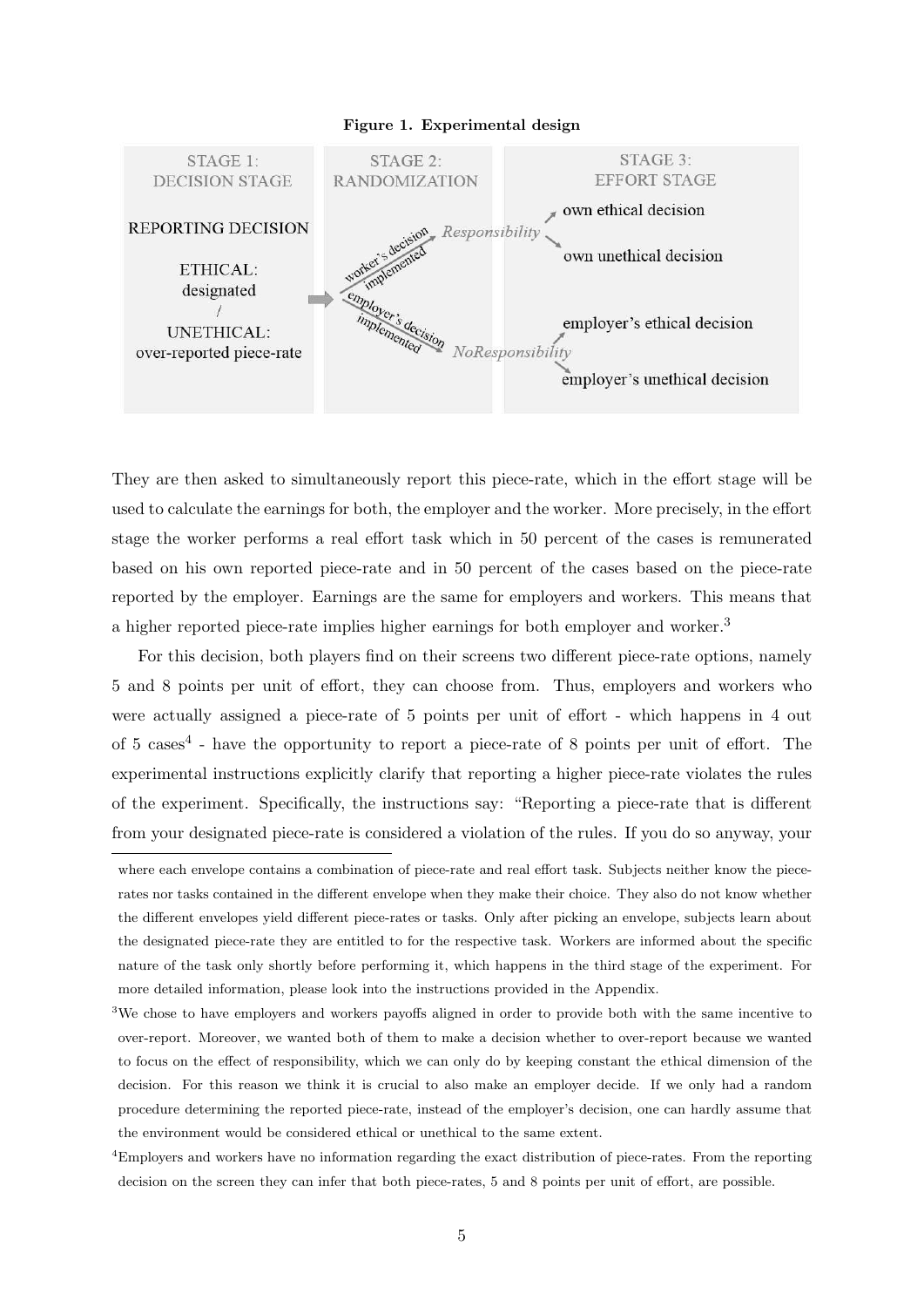earnings will be calculated based on your reported but not the designated piece-rate. You will, therefore, receive a piece-rate which does not correspond to the piece-rate designated for your task".<sup>5</sup> In this sense, we consider the decision to report the designated piece-rate "ethical" and the decision to over-report "unethical" as it violates a stated rule and implies that one earns a higher than designated piece-rate, one is not entitled to.<sup>6</sup> Accordingly, if a worker performs under an ethical decision we consider it an ethical work environment, whereas working under an unethical decision implies an unethical work environment. Please note that only the workers will learn about the nature of the real effort task, which happens only after the decision stage. Therefore, we can rule out that employers or workers condition their reporting decision on their belief about the worker's performance in the effort stage because they will have no information about what the worker will do.

Henceforth, we will only consider decisions of participants that were assigned a piece-rate of 5 points per unit of effort and, therefore, faced an actual trade-off between a financial gain and the adherence to rules as a potential ethical standard. This means that the ethical decision always yields a piece-rate of 5 points per unit of effort, while the unethical decision yields a piece-rate of 8 points per unit of effort.

#### Stage 2: Randomization

After both participants reported their individual designated piece-rate, the reported piecerate of either the employer or the worker is implemented with an equal probability. The participants know this procedure beforehand. The randomization device creates our "treatment" conditions. In treatment condition Responsibility, the worker performs a task that is compensated based on a piece-rate he has reported himself. Thus, he either works in an ethical or unethical environment he is responsible for. In treatment condition NoResponsibility, the worker performs a task that is compensated based on a piece-rate the employer has reported. Hence, in that case the worker acts in an ethical or unethical environment is not responsible

<sup>&</sup>lt;sup>5</sup>Control questions made clear that earning a higher piece-rate would be the only consequence deriving from over-reporting. This ensures that subjects did not expect further consequences from circumventing the stated rule of reporting truthfully.

<sup>&</sup>lt;sup>6</sup>One could indeed make an objection here as we call an efficiency maximizing behavior unethical which comes along with two implications. First, outcome-based preferences such as altruism or social preferences would lead to behavior which we define unethical. For the unethical case, we would, if anything, under-estimate the effect of ethical costs opposing the effect of responsibility. However, in a questionnaire after the experiment ended the answers of those participants who reported a higher piece-rate show that nobody explained the behavior with ethical reasons but only with their own financial gain. Second, workers who make an ethical decision might want to compensate for the resulting efficiency loss. However, we think that this would go in line with our interpretation of a motivational gain through responsibility. We do not think though that workers feel guilty towards the other employer to have chosen a lower piece-rate and therefore feel obliged to compensate because this would imply that people feel guilty to have made an ethical choice.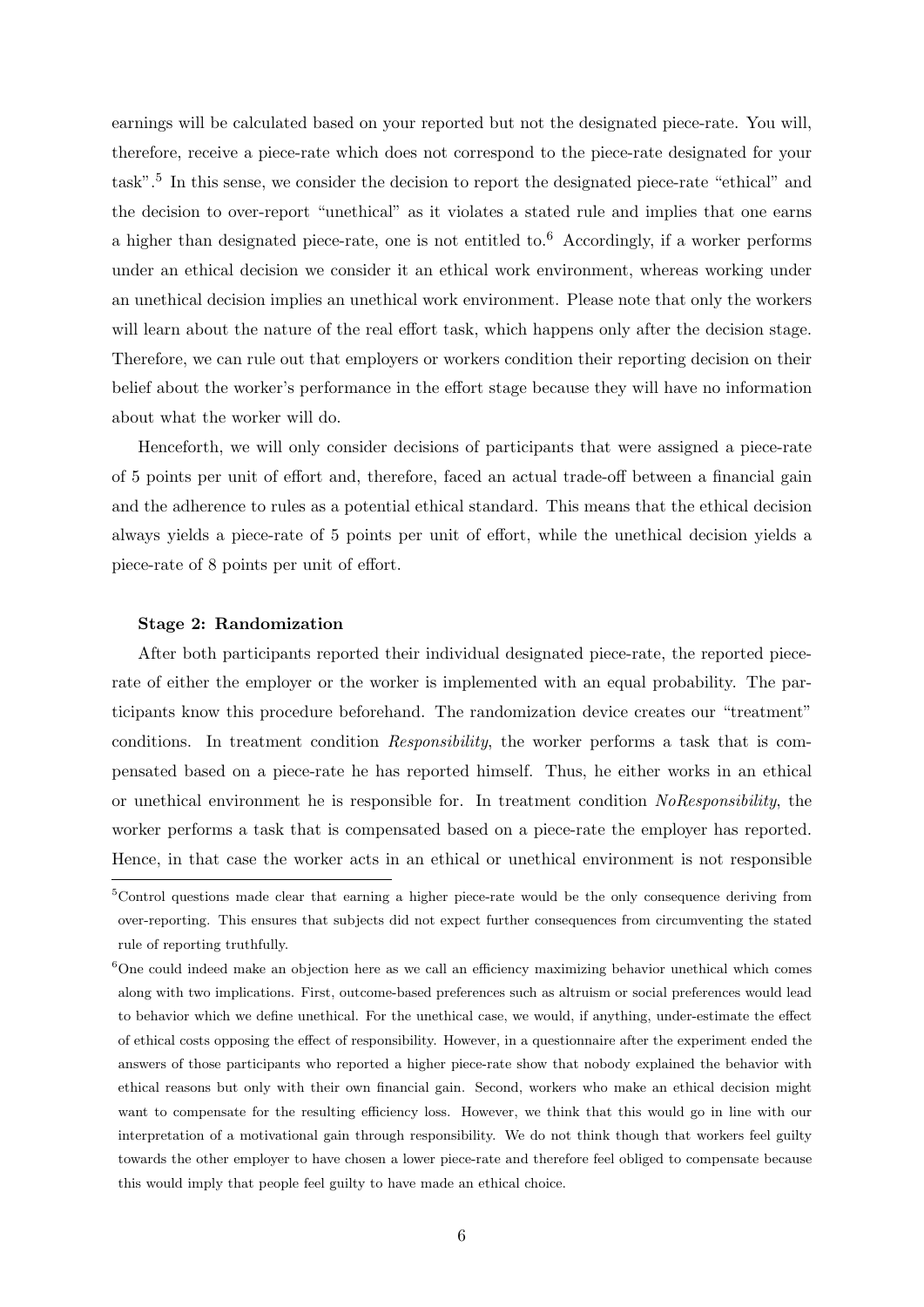for. In the NoResponsibility treatment condition, the worker is informed about the designated and reported piece-rates of the employer. This ensures that the worker - when performing the real effort task - knows whether the employer did over-report the piece-rate or not. In case of Responsibility the worker receives no information regarding the employer's choice.

#### Stage 3: Effort stage

In the effort stage, workers are asked to count the occurrences of "7"s that appear in sequential number sequences.<sup>7</sup> The payoffs for employers and workers are obtained by multiplying the worker's number of correctly solved sequences by the reported piece-rate. The number of correctly solved tasks will be our measure for performance.<sup>8</sup>

Table 1 displays all relevant conditions in which the worker can eventually perform the task. First, we distinguish between Responsibility and NoResponsibility, which we exogenously vary through the randomization stage and, therefore, call our "treatment conditions". In case of Responsibility the worker performs under his own decision. Based on the worker's own decision, he can be responsible either for an ethical or an unethical work environment. In case of NoResponsibility the worker performs under the employer's decision. Thus, he works in an environment he is not responsible for. Second, we distinguish between the workers' types, which reveal endogenously through the workers' decisions in the decision stage. Specifically, we call workers that chose an ethical work environment in the decision stage ethical workers and, respectively, workers who over-reported the piece-rate unethical workers. Therefore, in NoResponsibility the worker's type and the work environment chosen by the employer create four possible scenarios in which the worker either performs according to his preferences or not. The worker's preferences are matched with the work environment when (i) an ethical worker performs in an ethical environment, or (ii) an unethical worker performs in an unethical way. Conversely, the worker's preferences are mismatched, if he acts in an environment he would not have chosen himself. At the end of the experiment the employer and the worker receive information regarding the number of correctly solved sequences by the worker, the reported piece-rate, and the earnings of the pair.

<sup>7</sup>The real effort task is similar for the different colored envelops. The only thing which changes is the color in which the number "7" appears in the sequences of numbers.

<sup>8</sup>We use the number of correctly solved tasks as our measure of performance as this measure is incentivized. In Figure 5 in the Appendix we additionally report the results when we use the total number of attempted matrices as our measure of performance. It seems that the effect of responsibility does not reveal in the quantity of work but in the quality of work.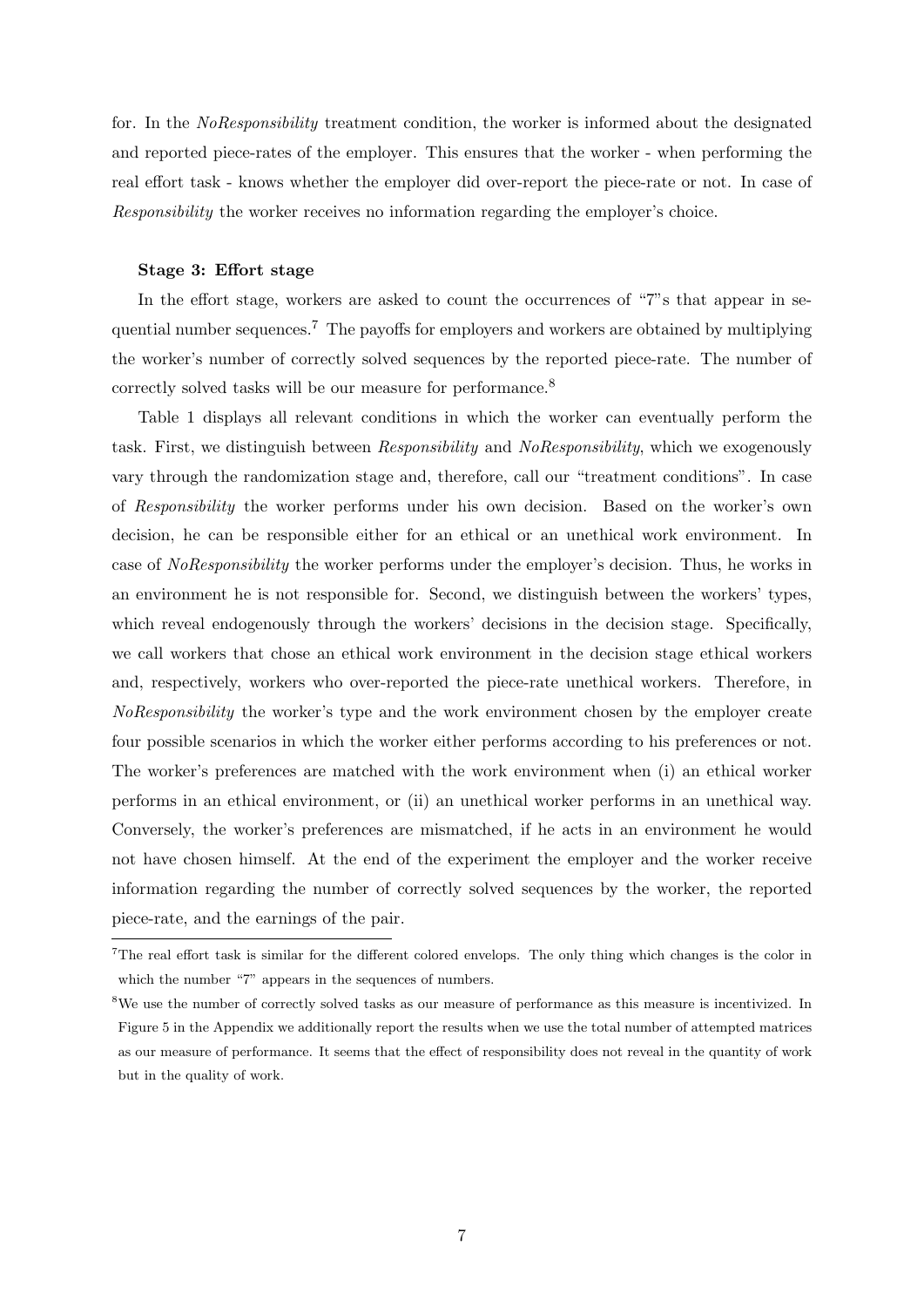|                                      | NoResponsibility<br>Employer's decision implemented                                                                                              |                                                                                                                                              | Responsibility                                                          |  |
|--------------------------------------|--------------------------------------------------------------------------------------------------------------------------------------------------|----------------------------------------------------------------------------------------------------------------------------------------------|-------------------------------------------------------------------------|--|
|                                      |                                                                                                                                                  |                                                                                                                                              | Worker's decision                                                       |  |
|                                      | Ethical worker                                                                                                                                   | <b>Unethical worker</b>                                                                                                                      | implemented                                                             |  |
| Ethical<br>decision<br>implemented   | Worker is not<br><i>responsible</i> for the<br><i>ethical decision</i> and<br>acts <i>according</i> to his<br>preferences<br>(matched)           | Worker is not<br><i>responsible</i> for the<br><i>unethical decision</i> and<br>does not act according<br>to his preferences<br>(mismatched) | Ethical worker is responsible<br>for the <i>ethical</i><br>decision     |  |
|                                      | $N=29$                                                                                                                                           | $N=12$                                                                                                                                       | $N=48$                                                                  |  |
| Unethical<br>decision<br>implemented | Worker is not<br><i>responsible</i> for the<br>unethical decision<br>and does not act<br><i>according</i> to his<br>preferences.<br>(mismatched) | Worker is not<br><i>responsible</i> for the<br>unethical decision and<br>acts <i>according</i> to his<br>preferences.<br>(matched)           | Unethical worker is responsible<br>for the <i>unethical</i><br>decision |  |
|                                      | $N=9$                                                                                                                                            | $N=7$                                                                                                                                        | $N=20$                                                                  |  |

Table 1. Relevant conditions in which worker possibly performs the task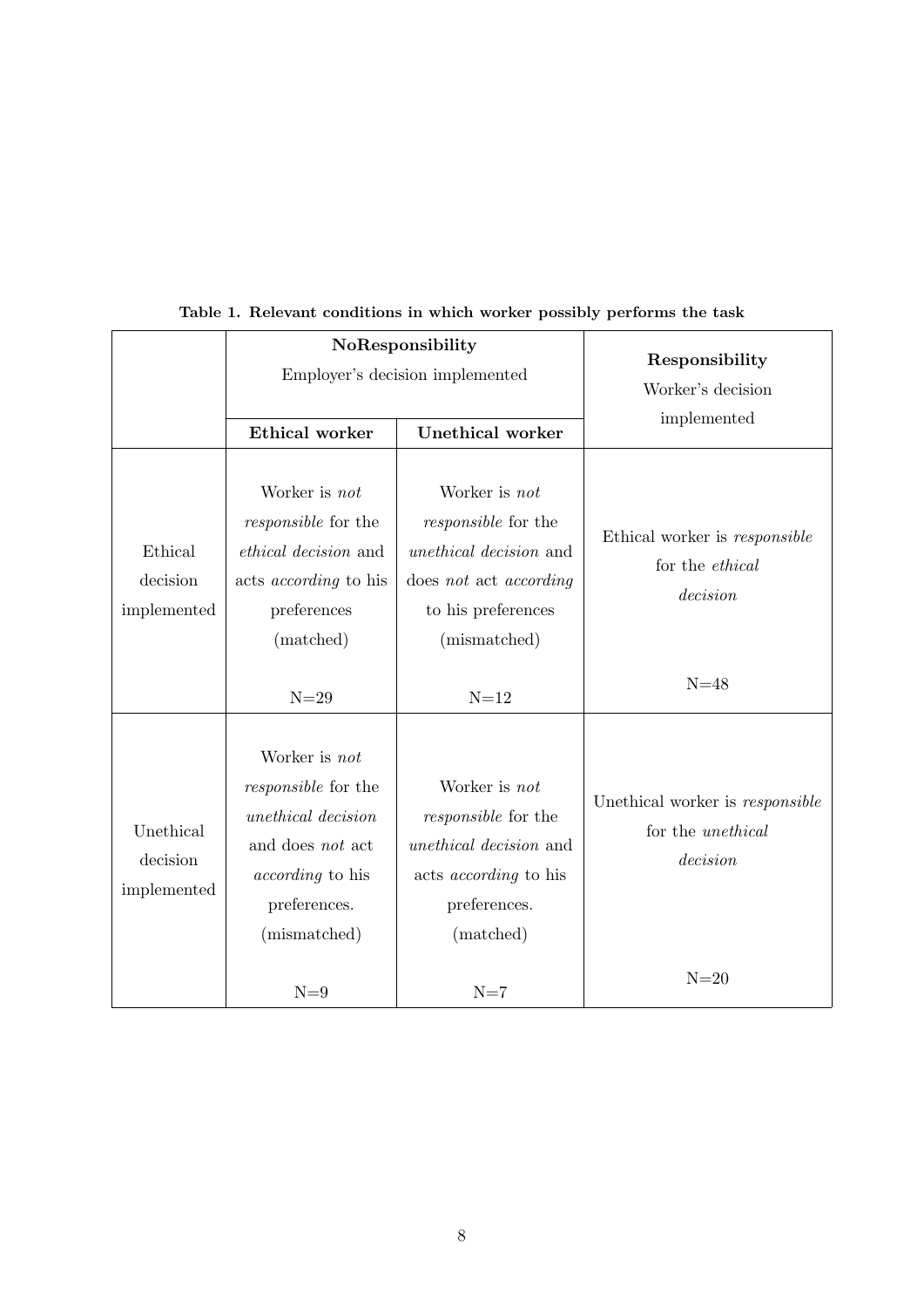### 3 Experimental Procedures

We ran our experiment at the University of Cologne using the software ztree (Fischbacher, 2007) in January and April 2017. The participants earned  $\in$ 1 for 25 points. On average, the participants earned  $\in 10.50$  including show-up fee.<sup>9</sup> The instructions were common knowledge and read out loud at the beginning of each session. In total, 312 subjects participated in our experiment.<sup>10</sup> We have 68 observations in our treatment condition Responsibility and 57 observations in NoResponsibility. Table 1 displays the exact numbers of observations for each condition as described in our experimental design. We preregistered our experiment at AEA RTC Registry (RCT ID: AEARCTR-0001956).

## 4 Conceptual framework

To develop the intuition of the possible effects of being responsible for an ethical or unethical decision, we provide a basic model. First, individuals decide between piece-rate  $p^H$ ,  $p^L$  with  $p^H > p^L$  and where the decision for  $p^H$  implies over-reporting and creates an unethical work environment. After the workers report a piece-rate  $p^j \in \{p^L, p^H\}$ , they choose an effort level  $e^*$ which maximizes:

$$
U_i(e, \pi_i, \delta_i, \alpha) = p^j e - ce^2 + r \pi_i e - [rv \delta_i + (1 - r)v(1 - \alpha)\delta_i]e
$$

The utility function is composed of the produced outcome,  $p^j e$ , minus a standard effort cost function with increasing marginal costs,  $ce^2$ . We extend that function now by two additional components. First, we allow for a utility gain from being responsible for a decision,  $r\pi \hat{A}_i$ , where  $\pi_i \in [0, \overline{\pi}]$  is the value of responsibility and where  $r \in \{0, 1\}$  denotes the treatment condition. We assume that  $\pi_i$  only applies in a situation where a worker performs in a work environment he is responsible for, which is the case in our treatment condition Responsibility ( $r = 1$ ). Furthermore, we assume a constant marginal gain from responsibility. We do not claim that this assumption is generalizable but we expect it to derive from our design. In our experiment, the worker can be responsible for the piece-rate which applies for each unit of effort. In this

<sup>9</sup>Prior to their registration at the Cologne Laboratory for Economic Research, all future participants give their informed consent to voluntarily participate in the experiments.

 $10$ One observation was dropped due to a participant writing in the questionnaire: "I was tired and, unfortunately, did not know which role I was." This means that this person did not know if his effort would actually count for the payoff calculation, since employers were also asked to perform a real-effort task. However, employers' performance did not count for final payoffs. This was clearly stated in the instructions. As mentioned above, in the following, we will also rule out the observations of those participants who got an actual piece-rate of 8 points per unit of effort assigned and, thus, did not experience a trade-off between a financial gain and the adherence to rules as a potential ethical standard.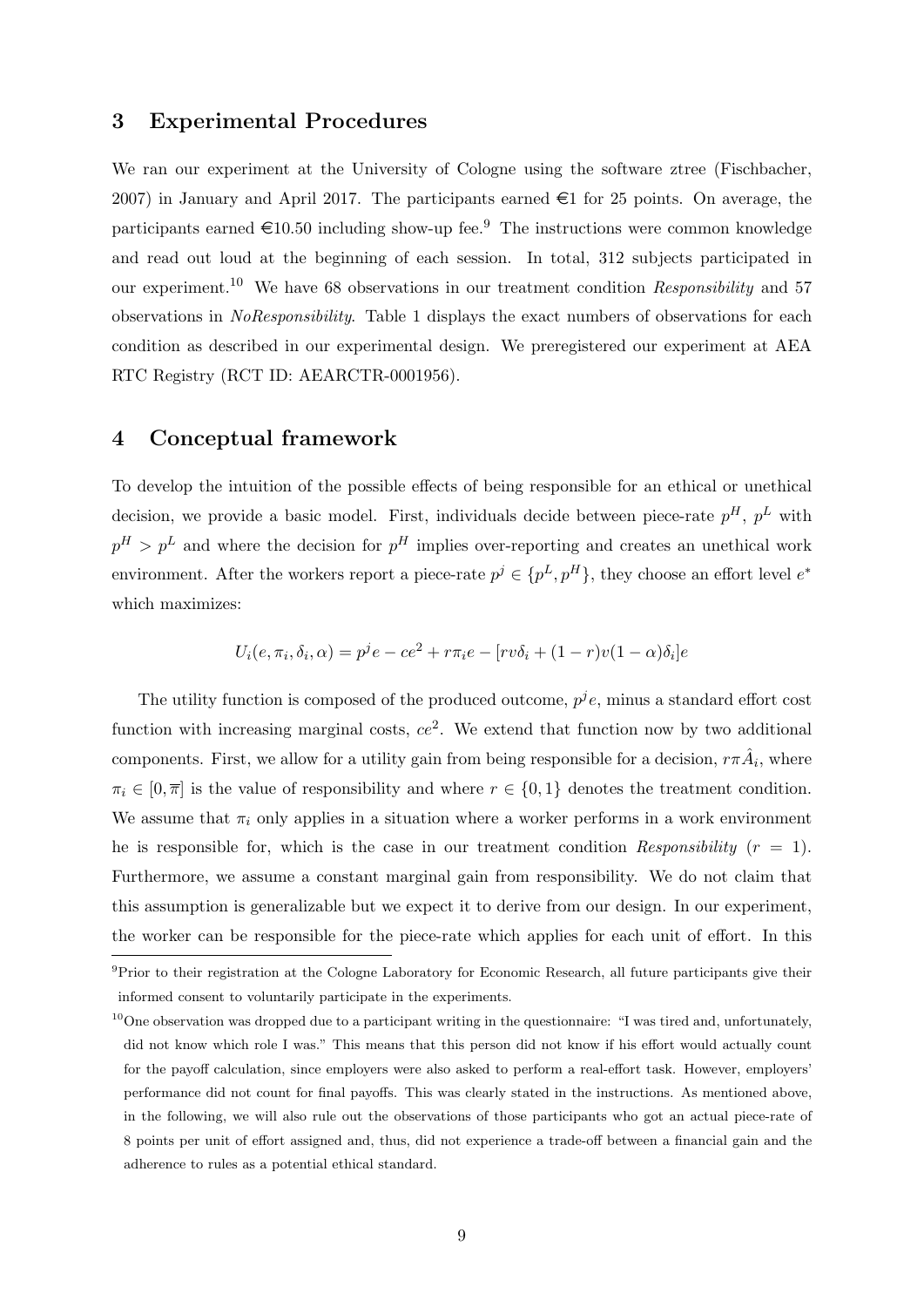way, the feeling of being responsible for acting ethically or, respectively, unethically reproduces for every unit of effort.

Second, we introduce an ethical cost,  $\delta_i$ , where  $\delta_i \in [0, \overline{\delta}]$ . We assume that this ethical cost applies in situations where the worker achieves an outcome through a violation of a rule, where  $v = 1$ . We assume that acting under an unethical decision increases effort costs at a constant marginal rate. This again derives from our experimental design where the unethical decision concerns the piece-rate the worker earns for each unit of effort. Therefore, the rule violation reproduces in each unit of effort and creates the ethical cost again. Due to our experimental design, we also assume ethical costs and effort costs to be uncorrelated. The decision whether to over-report occurs before participants are informed about the nature of the real effort task. This eliminates the concern that the two costs components might be correlated. To capture the phenomenon of shifting ethical costs, we allow the cost of being unethical to be deduced by  $\alpha$ , where  $0 \le \alpha \le 1$ , in case the unethical decision was made by someone else. In particular, we refer with this additional parameter to previous literature showing that the costs of being unethical or unfair can be (partly) shifted to the person who actually made the decision (Bartling and Fischbacher, 2011; Oexl and Grossman, 2013).

The worker chooses an optimal effort level  $e^*$  which is contingent on the condition in which the worker finds himself (see Table 2). Backward induction reveals the threshold of ethical costs for which individuals are indifferent between choosing a higher piece-rate by making an unethical decision and being honest with the lower piece-rate.

$$
\hat{\delta} = p^H - p^L
$$

To give the intuition, this threshold simply illustrates that individuals are predicted to choose an ethical work environment only if the marginal cost from violating the rule  $(\delta_i)$  exceeds its marginal benefit such that  $\delta_i > \hat{\delta}$ .

If we assumed all parameters to be zero, we would find no ethical behavior in the first place. For a standard selfish decision-maker, ethical costs would not apply. Therefore, we would find no ethical behavior at all because only the marginal benefit from over-reporting would be taken into account. Furthermore, we would find no treatment difference in performance because being responsible would not affect effort cost of the worker. We get the same prediction for any form of outcome-based social preference models. Choosing the highest piece-rate by violating the rule would increase efficiency without distorting equity because the payoffs of the employer and worker are aligned.

We will now discuss the predictions that follow if we assume the parameters we additionally introduced to be non-zero. Let us first look at the ethical costs that would apply when a worker performs in an unethical work environment. If we assume  $\delta_i$  to be distributed over a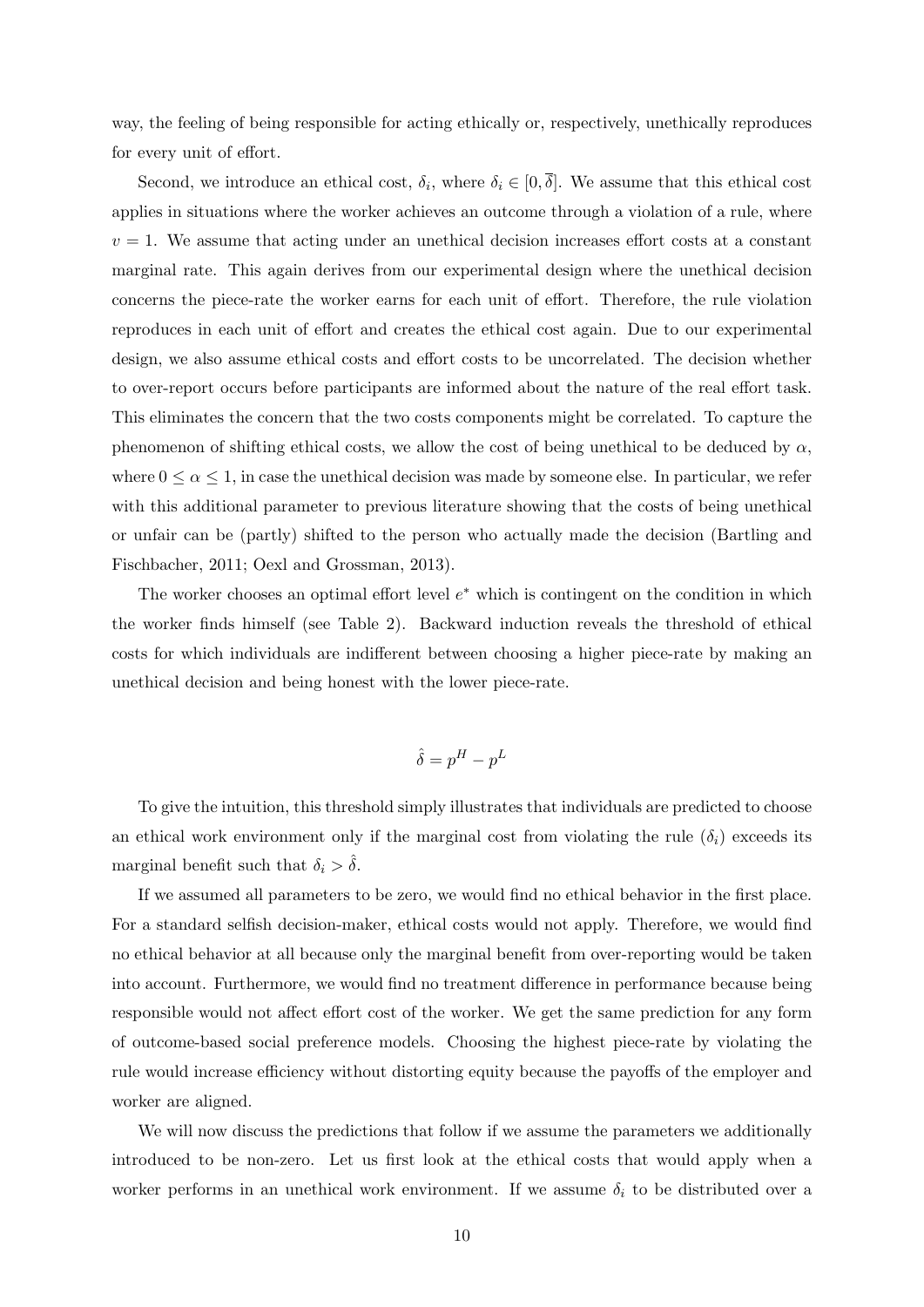|                    | NoResponsibility<br>Employer's decision implemented | Responsibility<br>Worker's decision<br>implemented |                                           |  |
|--------------------|-----------------------------------------------------|----------------------------------------------------|-------------------------------------------|--|
|                    | Ethical worker                                      | Unethical worker                                   |                                           |  |
| Ethical decision   |                                                     | $e^* = \frac{p^L}{2c_i}$                           |                                           |  |
| implemented        | $e^* = \frac{p^L}{2c_i}$                            |                                                    | $e^* = \frac{p^L + \pi_i}{2c_i}$          |  |
| Unethical decision | $e^* = \frac{p^H - (1 - \alpha)\delta_i}{2c}$       | $e^* = \frac{p^H - (1 - \alpha)\delta_i}{2c}$      | $e^* = \frac{p^H + \pi_i - \delta_i}{2c}$ |  |
| implemented        |                                                     |                                                    |                                           |  |

Table 2. Optimal effort levels by condition

sufficiently large interval, $^{11}$  we would find a fraction of workers that chooses not to over-report and thus make an ethical decision. Furthermore, since the threshold does not depend on the worker's effort cost  $c_i$  the decision itself to be ethical or unethical would not lead to differences in performance between Responsibility or NoResponsibility conditions.

In case  $\pi_i > 0$  workers are motivated by the mere fact that they work in an environment they are responsible for.<sup>12</sup> Specifically, we would find a higher effort level for ethical workers if they act according to their own ethical decision compared to ethical workers that act according to an ethical decision made by someone else.

Ethical workers exert more effort when they perform in an ethical work environment they are responsible for than in an ethical work environment that was chosen by the employer.

For the unethical case, our framework does not give a clear prediction because here we have two possible effects coming along with responsibility that go in different directions. Comparing unethical workers between treatment conditions, the motivational gain from being responsible might be counteracted by ethical costs that are higher if one is responsible for it. Therefore, the observable effect of responsibility on performance in case of an unethical decision is also depended on how much workers can shift the ethical cost to the employer who made the decision in case of NoResponsibility. To be more specific about this possible counteracting affect, let us now consider  $\alpha$  which is the degree to which ethical costs can be shifted.

First, one could assume  $\alpha = 1$  which simply illustrates the case where workers can fully shift their ethical costs  $\delta_i$  to the employer in *NoResponsibility*. In contrast to unethical workers in treatment condition NoResponsibility that act in an unethical work environment chosen by

<sup>&</sup>lt;sup>11</sup>Specifically, we need to assume here that  $\delta_i$  is distributed over an interval  $[0, \overline{\delta}]$ , where  $\overline{\delta} \geq \hat{\delta}$ .

 $12$ For the sake of simplicity, we do assume in this framework a parameter which is uncorrelated with the type of the decision - whether it is an ethical or unethical decision. Alternatively, one could argue that responsibility has a stronger or any impact only in a situation where the individual made an ethical decision. Responsibility would then only be effective if it is connected to a self-image enhancing action and, thereby, act like a moral boost. As we will find in the results, we cannot rule out this alternative approach.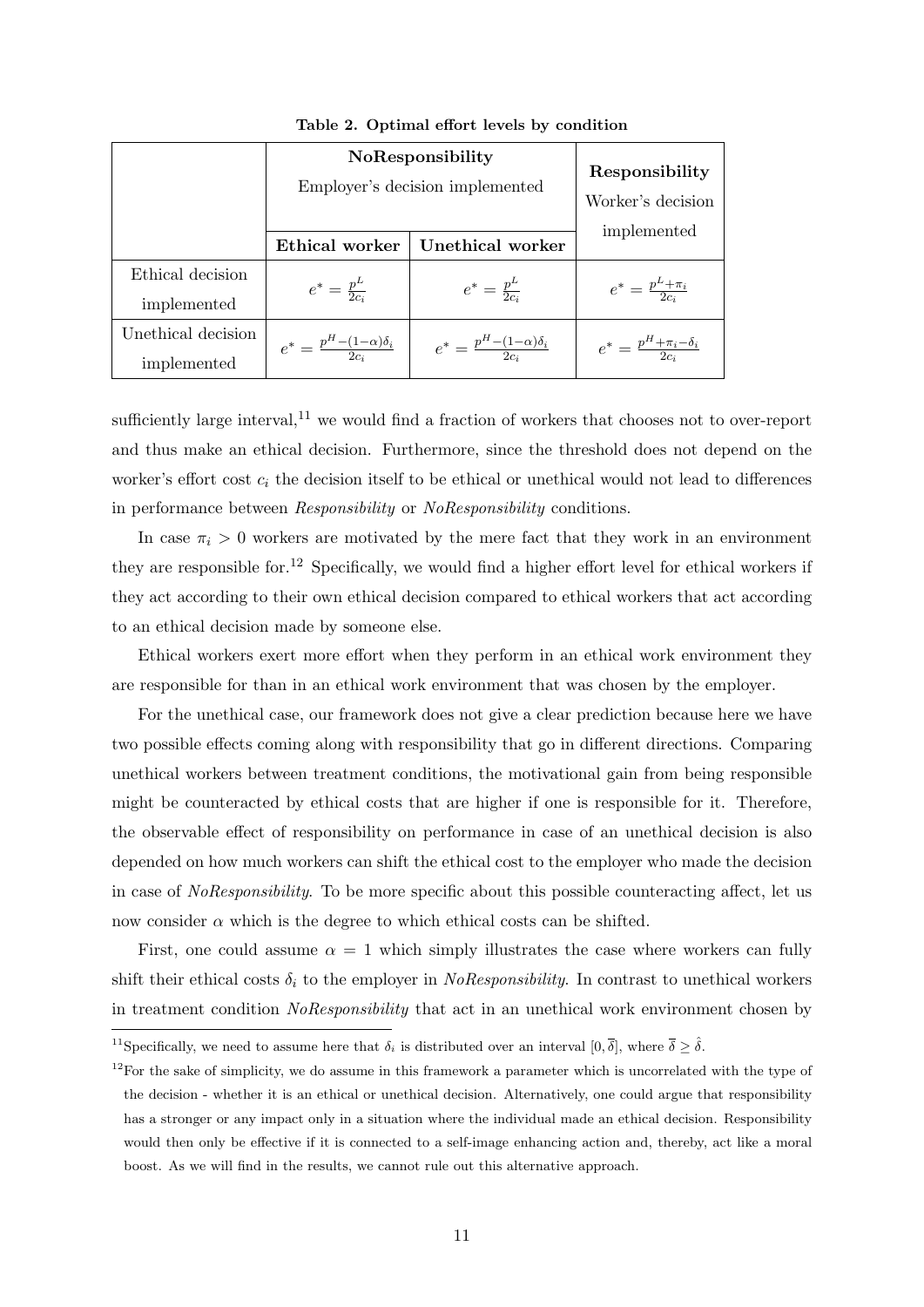the employer, unethical workers with Responsibility add to their optimal effort provision the component  $\frac{\pi_i-\delta_i}{2c_i}$ . The direction of the effect of responsibility, therefore, depends on the relative magnitudes of  $\pi_i$  and  $\delta_i$ . Furthermore, with  $\alpha = 1$  we would find no difference in effort provision between ethical and unethical workers who work in an unethical work environment chosen by the employer in NoResponsibility.

In our experiment, however, we expect that the worker cannot fully shift ethical costs in case of *NoResponsibility*  $(1 > \alpha \geq 0)$ . Even if the employer is responsible, workers still need to perform in this unethical environment. Therefore, we assume that workers cannot fully dissociate from the unethical behavior. This partial shift of ethical costs would also be consistent with results from Oexl and Grossman (2013) who show that observers would blame individuals who carry out an unethical behavior even if they did not initiate it themselves and were not able to correct it. Thus, assuming a partial shift ethical costs for an unethical work environment would arise in both conditions in Responsibility and NoResponsibility but would be lower in NoResponsibility. Lower ethical costs in case of NoResponsibility could, in turn, offset the motivational gain from being responsible. The compound effect of responsibility, therefore, depends on the relative magnitudes of  $\pi_i$ ,  $\delta_i$ , and  $\alpha$  and does not give a clear prediction. Furthermore, a partial shift of ethical costs implies that in the treatment condition NoResponsbility unethical workers choose a higher effort level than ethical workers in case the employer chose an unethical work environment. This is because ethical workers reveal a  $\delta_i > \hat{\delta}$  and therefore bear higher ethical costs than unethical workers, where  $\delta_i < \delta$ .

In case the workers act in an unethical work environment they are not responsible for, unethical workers perform better than ethical workers.

## 5 Results

In the following, we compare the workers' mean performance levels between the different conditions distinguished by treatments and workers' types as described above. We will only compare conditions with the same incentive scheme. We use the non-parametric Mann-Whitney-U test which is suitable for independent observations and small samples. In the first section we will look at aggregated outcomes without controlling for selection. To address the hypotheses we derived from our framework, we will then look at the specific types of workers to see (1) if responsibility itself has an effect on performance and (2) if ethical costs are shifted in case of NoResponsibility.

#### 5.1 Responsibility versus NoResponsibility in aggregated outcomes

Figure 2 compares the mean performance of workers who act under Responsibility (dark gray bars) to workers that act under *NoResponsibility* (light gray bars). The left panel illustrates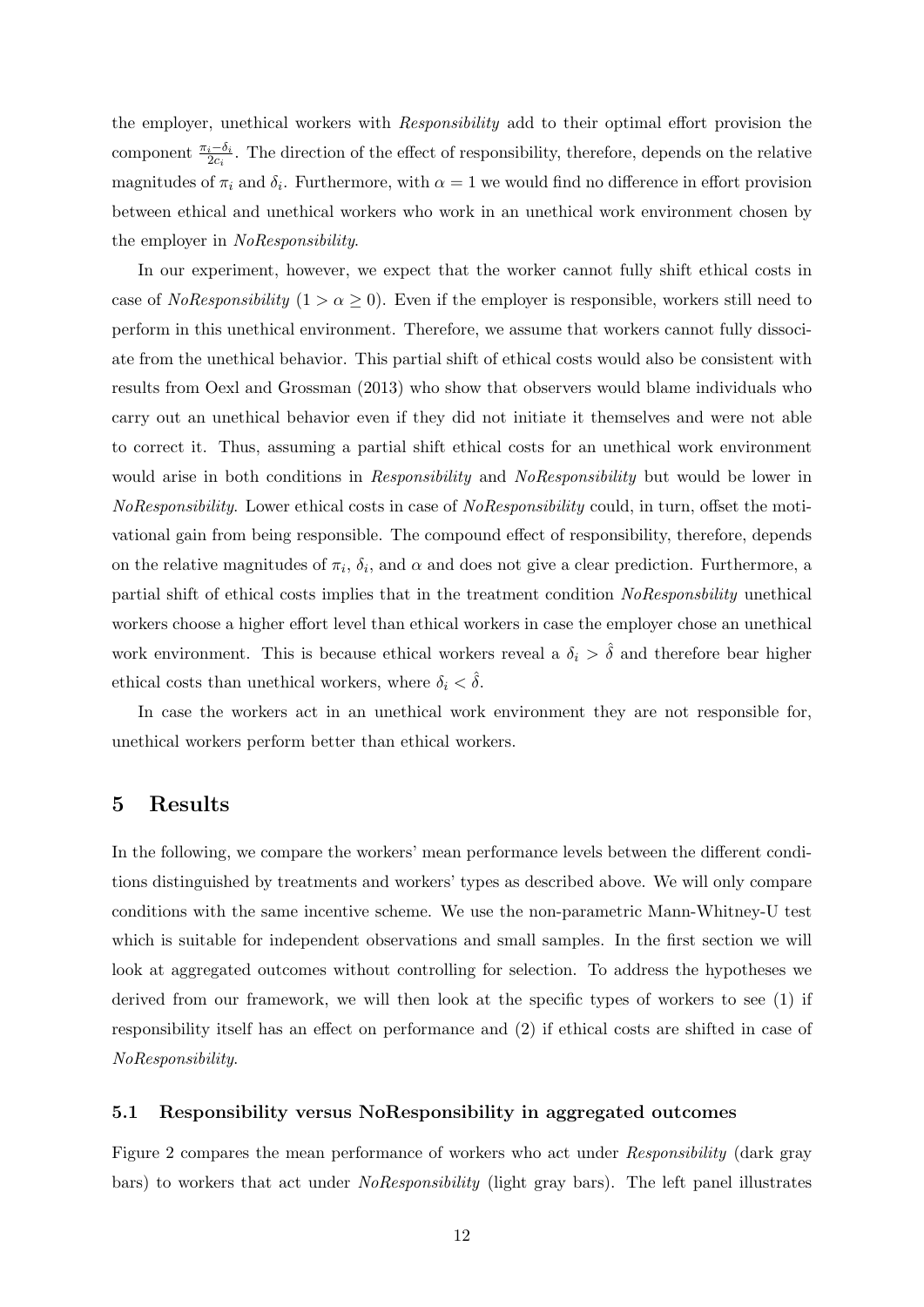the workers' performance in an ethical work environment, whereas the right panel displays the mean performance when the workers act in an unethical work environment. First, the figure shows that there is a fraction of participants that do prefer an ethical work environment despite the lower financial incentives. Specifically, we find a remarkable fraction, namely 70 percent of workers, who do not violate the rules. This suggests that people do incur ethical costs from reporting a higher piece-rate in our setting.<sup>13</sup> Second, if we aggregate both treatment conditions and compare performances in the ethical and unethical work environment, we see that performance is slightly higher in the unethical case (26.1 versus 28.4 correctly solved sequences). This difference partly derives from our incentives structure. While participants in the ethical work environment earn 5 points per unit of effort, the earnings correspond to 8 points per unit of effort in the unethical work environment. However, since not only monetary incentives but also non-monetary considerations - among those responsibility and the shifting of ethical costs - additionally affect performance levels, this difference in aggregate outcomes turns out not to be statistically significant  $(p=0.1767)$ .

In order to assess the impact of responsibility on performance, we now turn to the left panel of Figure 2 and, therefore, look at the workers' performance in an ethical work environment under low incentives. We find that the performance is higher for workers who are responsible for the ethical decision compared to workers that perform in an ethical work environment chosen by the employer (27.8 versus 24.2 correctly solved sequences). This is an increase in mean performance of about 15% which is economically and statistically significant ( $p= 0.049$ ). The positive effect of responsibility we find for an ethical environment can be explained by two potential factors. On the one hand, we hypothesize that workers are potentially more motivated if they act in a work environment which they chose and for which they are responsible. On the other hand, the effect could be driven by self-selection. Whereas in the NoResponsibility condition the ethical work environment might match or mismatch the worker's preference, workers choosing the ethical work environment in the *Responsibility* condition revealed their preference for it. Thus, the comparison of these two different groups of workers could create a performance difference as, for instance, acting according to one's preferences might be motivating. We want to rule out this latter possible effect as an explanation and, therefore, only compare workers who anyways prefer to work in an ethical environment.

For now, we look at the right panel which displays the mean performance levels in case of an unethical work environment. Given such an environment, we do not find any difference in performance between treatment conditions. However, this does not tell us yet how responsibility affects performance because also in this case selection could be going on. In particular, our model shows that in an unethical environment, ethical types bear higher ethical costs and this

 $13$ We find the same fraction of employers making an ethical decision.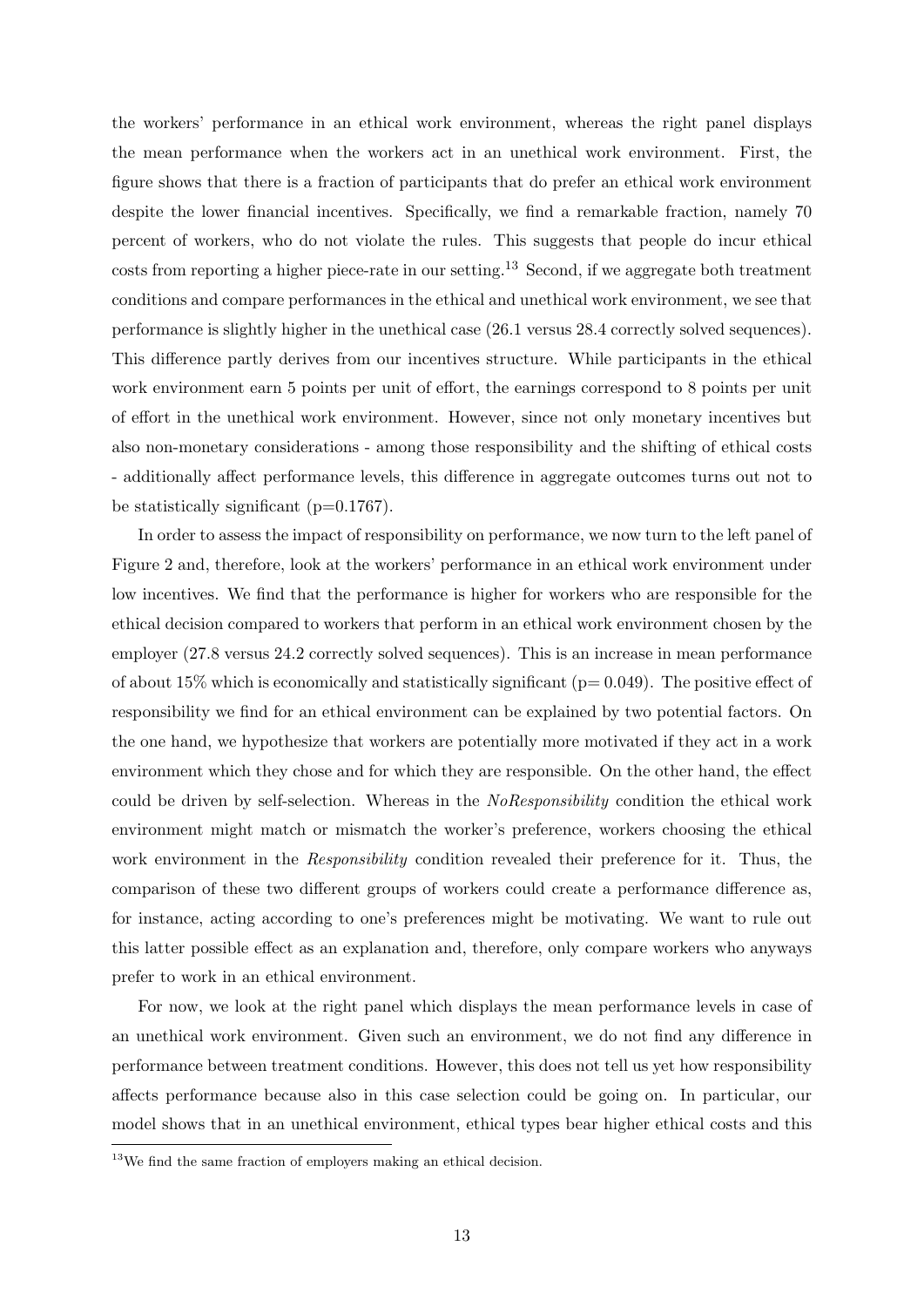Figure 2. Performance of workers under ethical and unethical decisions by treatment condition



might lead them to perform worse than unethical types. Therefore, our model anticipates that selection might play a role when an unethical work environment is implemented.

Consequently, to explore the underlying mechanism that causes the differences in aggregate outcomes, we will now proceed with type specific comparisons.

Workers who work in an ethical work environment for which they are responsible perform better than workers who work in an ethical environment chosen by the employer. We do not find this effect for implemented unethical decisions.

#### 5.2 Type specific comparisons

Figure 3 displays mean performance of workers that perform in an ethical environment. As in Figure 2 we distinguish between the two conditions Responsibility and NoResponsibility. In addition to this, Figure 3 also separates the types of workers in the NoResponsibility condition. The right light gray bar displays the mean performance of ethical (matched) workers, who thus act according to their preferences. And, respectively, the left light gray bar denotes the mean performance of the unethical (mismatched) workers who would not have chosen that environment they eventually work in.

We can now compare mean performance of the same types between the two different treatment conditions in order to control for possible selection effects. Therefore, we compare ethical workers that work in an ethical environment they are responsible for (the dark gray bar) to ethical workers performing in an ethical work environment under NoResponsibility (right light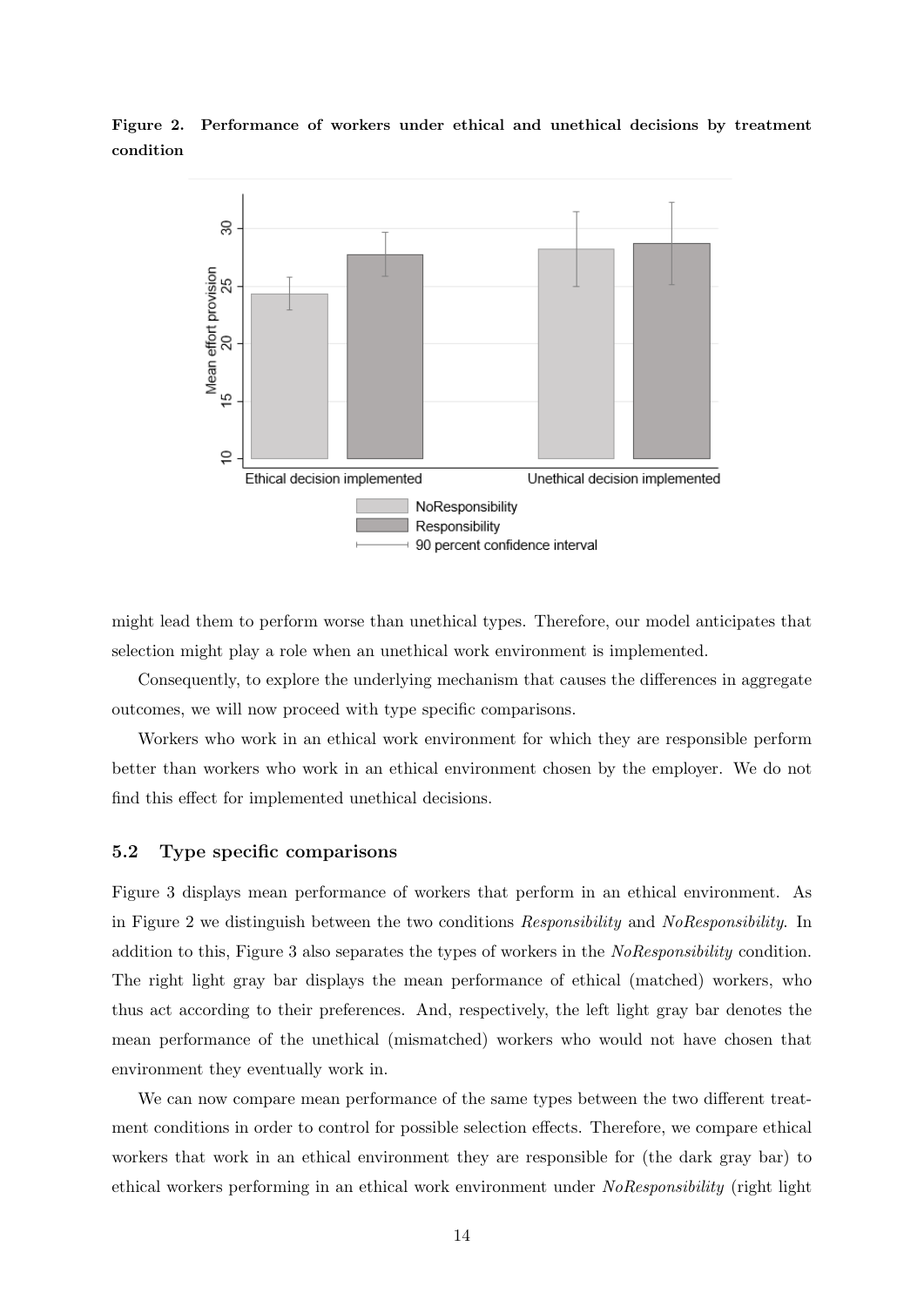Figure 3. Performance with the ethical decision being implemented by treatment conditions and worker's type



gray bar). We still find that the difference between the dark gray bar and the left light gray bar is statistically significant (27.8 versus 23.9 correctly solved sequences, p-value=0.037). This result provides evidence that the mere fact of being responsible for an ethical work environment seems to increase motivation and, thereby, positively affects performance.<sup>14</sup> We now turn to the left light gray bar which displays mean performance of mismatched unethical workers in the NoResponsibility case. When we compare the two light gray bars, we find that unethical types perform as well as ethical types when executing the employer's ethical decision (p-value=0.518).

In an ethical work environment, ethical workers perform better under Responsibility than under NoResponsibility. This result suggests that the mere fact of being responsible for an ethical work environment positively affects performance.

Figure 4 shows the mean performance of workers when an unethical decision is implemented. Again, we distinguish between the treatment conditions. The dark gray bar represents mean performance under Responsibility and the light gray bars stand for mean performance under NoResponsibility. As before, we distinguish between types which are the mismatched ethical workers (left light gray bar) and the matched unethical workers (right light gray bar).

We first look at the workers acting under their own unethical decision (dark gray bar) and compare their mean performance to unethical types working in an unethical work environment

<sup>&</sup>lt;sup>14</sup>Figure 6 in the Appendix reinforces this finding by displaying the cumulative distribution of effort provision of ethical workers when an ethical work environment is implemented. With Responsibility the distribution shifts to the left assessing a positive impact Responsibility has on the whole distribution of ethical workers.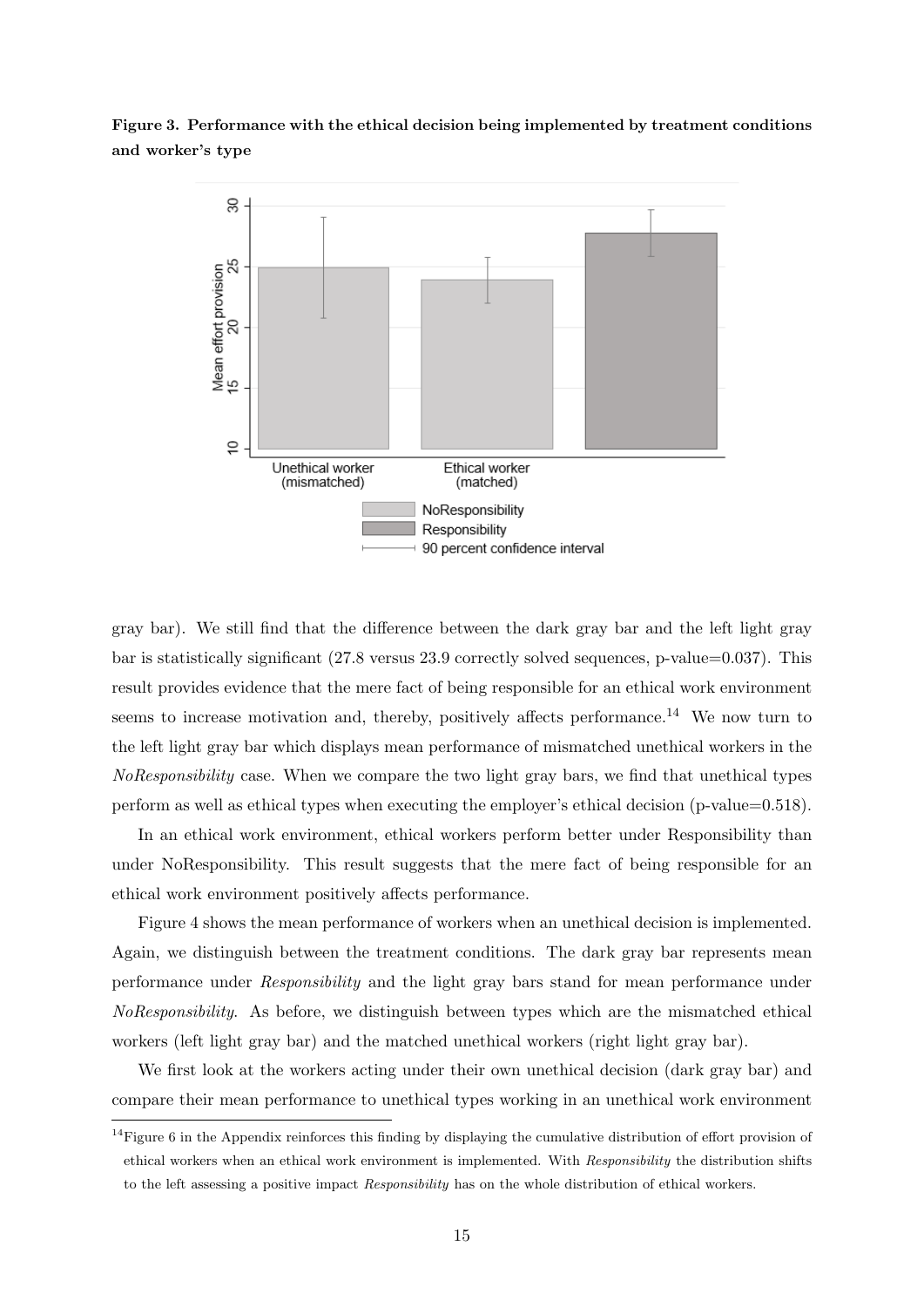Figure 4. Performance under an unethical decision by treatment conditions and worker's type



chosen by the employer *NoResponsibility* (right light gray bar). The difference in mean performance is, if anything, going in the opposite direction compared to the ethical case which means that under responsibility workers perform worse than under NoResponsibility. We, however, do not find a significant difference between treatments (p=.331). Even if we cannot draw a clear conclusion from this result, it still gives some suggestive evidence for the hypothesis that in NoResponsibility workers can to some extent shift their ethical costs. Thus, relative to NoResponsibility the workers incur higher ethical costs in Responsibility which would counteract the motivational gain from responsibility in that treatment condition.

When we compare the two light gray bars we do find a significant difference. Specifically, in an unethical work environment ethical workers perform significantly worse than unethical workers (24.9 versus 32.1 correctly solved sequences, p=.034). This results confirms our hypothesis 2 and shows that the different ethical costs ethical and unethical workers bear, translate into different performance levels when an unethical work environment is implemented. Furthermore, this result also shows that even in case of NoResponsibility workers are not able to fully shift their ethical costs to the employer.

In case of an unethical work environment, there is suggestive evidence that responsibility does not increase performance as much as it does in case of an ethical decision. If the unethical decision of the employer was implemented, we do find that ethical workers perform significantly worse than unethical workers.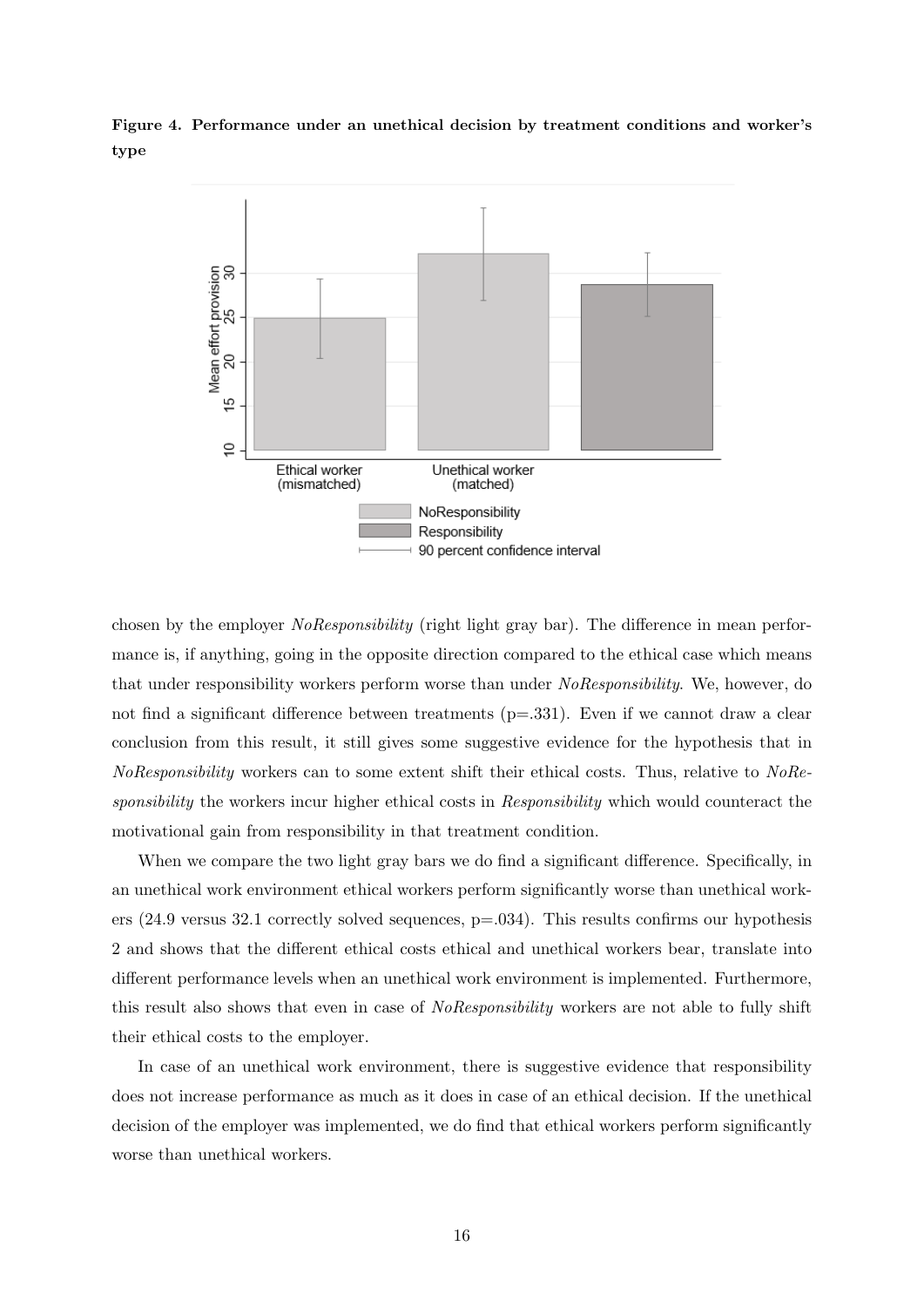## 6 Conclusion

We study whether the feeling of being responsible for one's own work environment might serve as an incentive to increase workers' performance. For this purpose, we let workers choose between an ethical or unethical work environment. In the field having the choice about one's own work environment usually implies not only responsibility but also allows people to sort into environments they prefer. Both mechanisms might affect workers' motivation. Using a specific randomization technique in a laboratory experiment, we can separate the former from the latter possible effect. Specifically, we can compare workers that both act according to their preferences but once with and once without responsibility for this environment.

We find that responsibility for a work environment can serve as an incentive but it depends on the way the work environment is shaped. In particular, it seems that the incentive effect becomes effective if workers are responsible for an ethical work environment. In this case, it seems that workers perform better than those who also prefer an ethical environment but are not responsible for it. In contrast, those workers who choose an unethical work environment do not respond to the same extent to responsibility. In that case the incentive effect of responsibility seems to be counterbalanced by ethical costs which arise when acting in a way that violates ethical standards. From this finding one might conjecture that responsibility effectively increases performance only for workers with high ethical cost who have a preference for an ethical environment even if it means to sacrifice monetary gains. These types of workers are more likely to be found in organizations with strong ethical and social missions as workers would rather sort into environments they prefer. Those types of organizations often face tight budget constraints. Thus, our finding might be particularly relevant for these organizations as it provides them with a cost-saving tool to improve performance.

Our results might also have interesting implications for the field of compliance management, which installs monitoring systems to effectively ensure workers' behavior to comply to legal and ethical standards. Our results show that monitoring might come at costs that have not been accounted for so far because it could spoil the positive effect of responsibility on performance. This means that workers would provide less effort when they are forced to act ethically compared to a situation where they autonomously choose to work this way. In this light, apart from the important role of monitoring, a firm might also put emphasis on careful screening for workers with high ethical standards. Screening for employees with high ethical standards and granting them the possibility to actively shape their work environment might not only save monitoring costs but even increase the motivation of workers.

Lastly, our results show that imposing a work environment which does not match workers' ethical standards might have deteriorating effects on their performance. Coming back to our example from the beginning - most of the customer service departments enforce very detailed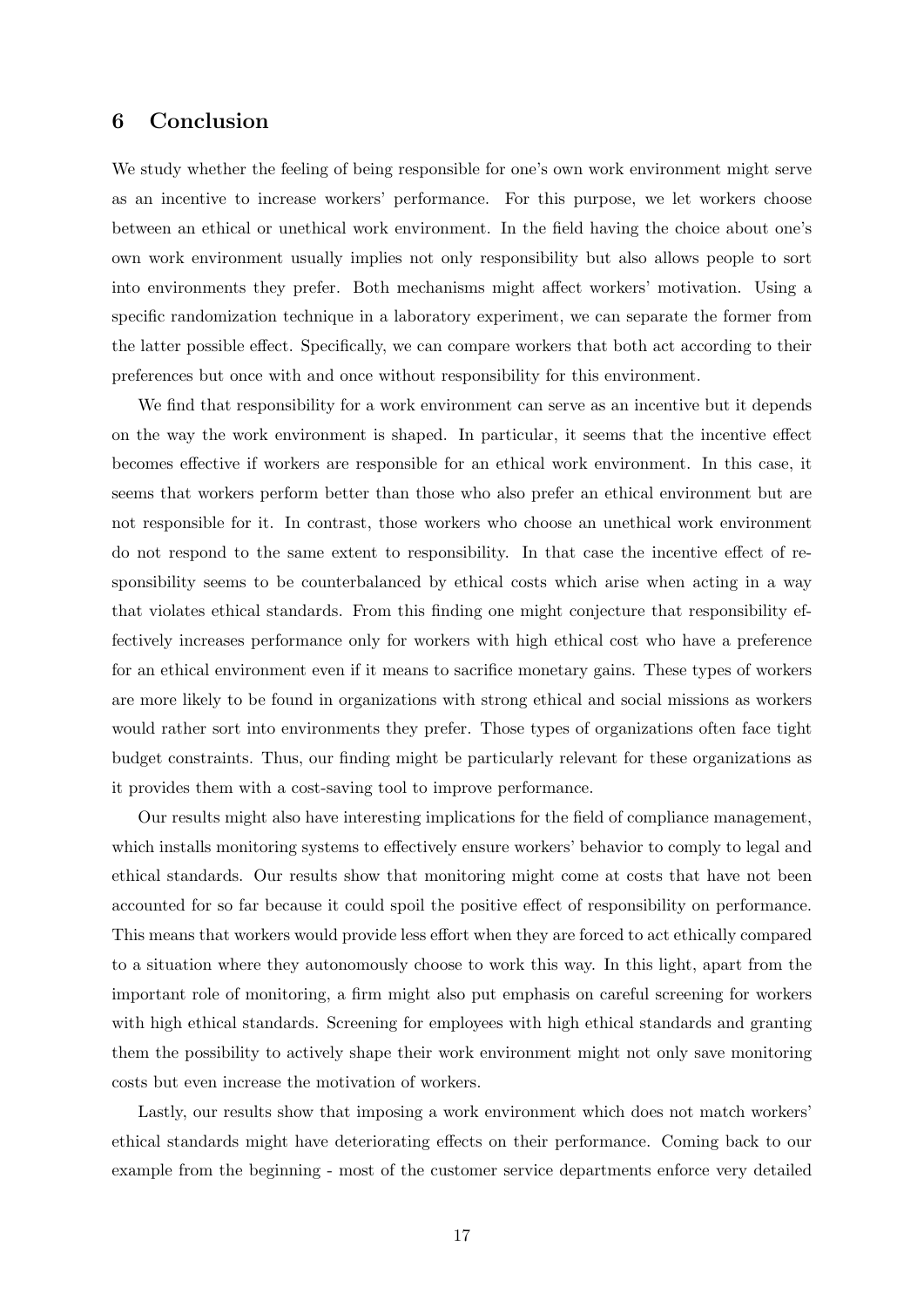scripts workers are required to follow exactly and mostly serve to up-sell services by all means. In case this procedure violates a worker's ethical values, we find that this work environment might lead to performance reduction. Specifically, we observe that workers perform worse if they prefer to work in an ethical work environment but are forced to act against their ethical standards compared to workers who themselves were willing to install an unethical work environment. Our results show that even higher monetary incentives cannot compensate for this mismatch in ethical standards. This might provide further justification for allowing employees to shape their work environment in a way that meets their ethical standards. Only in this case firms can ensure that employees with high ethical standards will be able to fully unfold their potential.

#### References

- Ariely, D., Gneezy, U., Loewenstein, G., and Mazar, N. (2009). Large stakes and big mistakes. The Review of Economic Studies, 76(2):451–469.
- Ariely, D., Kamenica, E., and Prelec, D. (2008). Man's search for meaning: The case of legos. Journal of Economic Behavior & Organization, 67(3-4):671–677.
- Babcock, P., Bedard, K., Charness, G., Hartman, J., and Royer, H. (2015). Letting down the team? Social effects of team incentives. Journal of the European Economic Association, 13(5):841–870.
- Bandiera, O., Barankay, I., and Rasul, I. (2005). Social preferences and the response to incentives: Evidence from personnel data. The Quarterly Journal of Economics, 120(3):917–962.
- Bartling, B. and Fischbacher, U. (2011). Shifting the blame: On delegation and responsibility. The Review of Economic Studies, 79(1):67–87.
- Carpenter, J. and Gong, E. (2016). Motivating agents: How much does the mission matter? Journal of Labor Economics, 34(1):211–236.
- Cassar, L. (2018). Job mission as a substitute for monetary incentives: Benefits and limits. Management Science.
- Chandler, D. and Kapelner, A. (2013). Breaking monotony with meaning: Motivation in crowdsourcing markets. Journal of Economic Behavior & Organization, 90:123–133.
- Charness, G. (2000). Responsibility and effort in an experimental labor market. Journal of Economic Behavior & Organization,  $42(3):375-384$ .
- Charness, G., Cobo-Reyes, R., Jiménez, N., Lacomba, J. A., and Lagos, F. (2012). The hidden advantage of delegation: Pareto improvements in a gift exchange game. American Economic Review, 102(5):2358– 79.
- Charness, G., Cobo-Reyes, R., and Sanchez, A. (2016). The effect of charitable giving on workers' performance: Experimental evidence. Journal of Economic Behavior & Organization, 131:61–74.
- Dal Bó, P., Foster, A., and Kamei, K. (2019). The democracy effect: a weights-based identification strategy. Technical report, National Bureau of Economic Research.
- Dal B´o, P., Foster, A., and Putterman, L. (2010). Institutions and behavior: Experimental evidence on the effects of democracy. American Economic Review, 100(5):2205–29.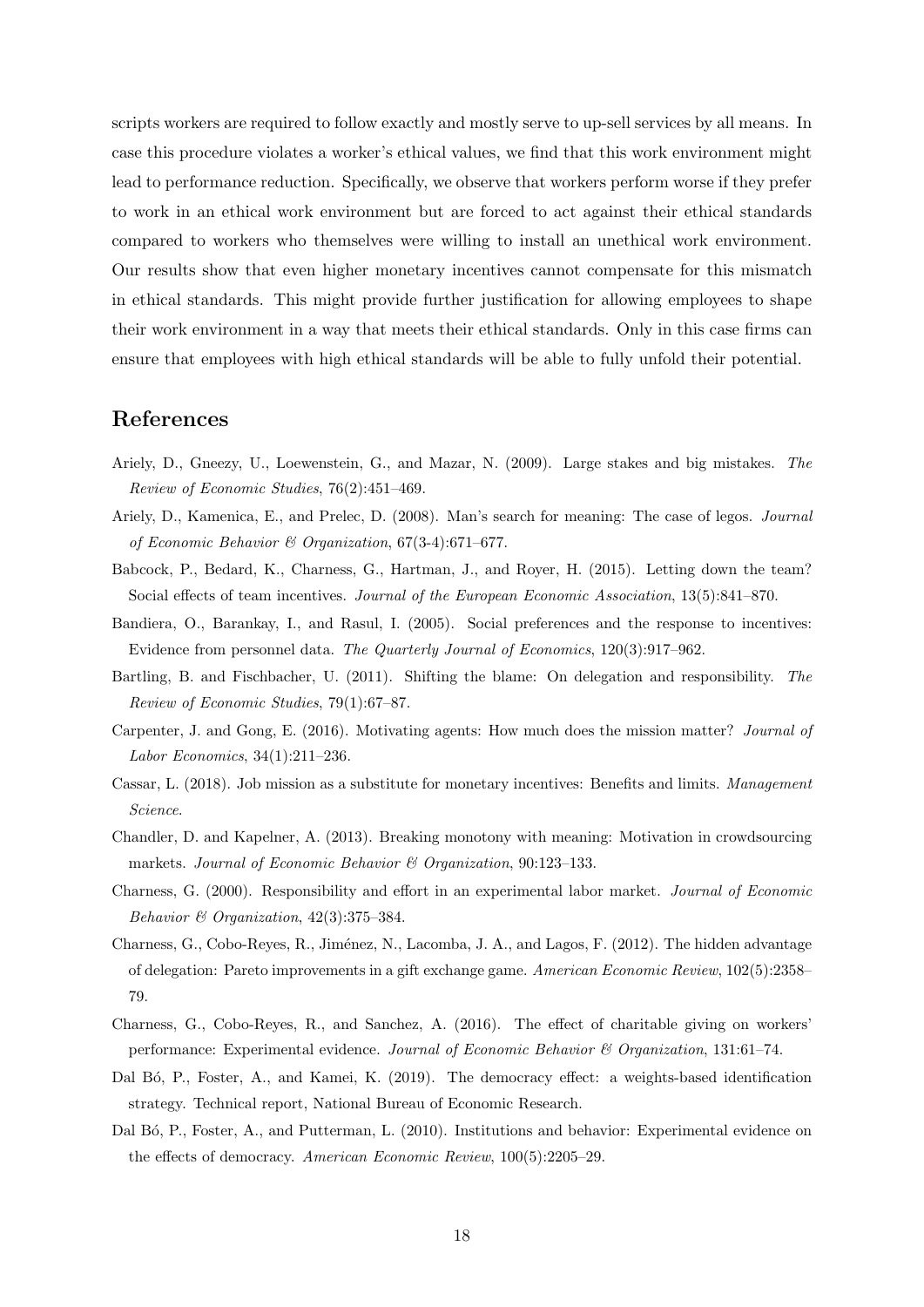- Deci, E. L. (1971). Effects of externally mediated rewards on intrinsic motivation. Journal of Personality and Social Psychology, 18(1):105.
- Falk, A. and Kosfeld, M. (2006). The hidden costs of control. American Economic Review, 96(5):1611– 1630.
- Fehrler, S. and Kosfeld, M. (2014). Pro-social missions and worker motivation: An experimental study. Journal of Economic Behavior & Organization, 100:99–110.
- Gagné, M. and Deci, E. L. (2005). Self-determination theory and work motivation. Journal of Organizational Behavior, 26(4):331–362.
- Gneezy, U. and Rustichini, A. (2000). Pay enough or don't pay at all. The Quarterly Journal of Economics, 115(3):791–810.
- Kajackaite, A. and Sliwka, D. (2017). Social responsibility and incentives in the lab: Why do agents exert more effort when principals donate? Journal of Economic Behavior & Organization, 142:482-493.
- Lazear, E. P. (2000). Performance pay and productivity. American Economic Review, 90(5):1346–1361.
- Oexl, R. and Grossman, Z. J. (2013). Shifting the blame to a powerless intermediary. Experimental Economics, 16(3):306–312.
- Ryan, R. M. and Deci, E. L. (2000). Self-determination theory and the facilitation of intrinsic motivation, social development, and well-being. American Psychologist, 55(1):68-78.
- Shearer, B. (2004). Piece rates, fixed wages and incentives: Evidence from a field experiment. The Review of Economic Studies, 71(2):513–534.
- Sloof, R. and von Siemens, F. A. (2019). Effective leadership and the allocation and exercise of power in organizations. The Leadership Quarterly.
- Sutter, M., Haigner, S., and Kocher, M. G. (2010). Choosing the carrot or the stick? endogenous institutional choice in social dilemma situations. The Review of Economic Studies, 77(4):1540–1566.
- Tonin, M. and Vlassopoulos, M. (2015). Corporate philanthropy and productivity: Evidence from an online real effort experiment. Management Science, 61(8):1795–1811.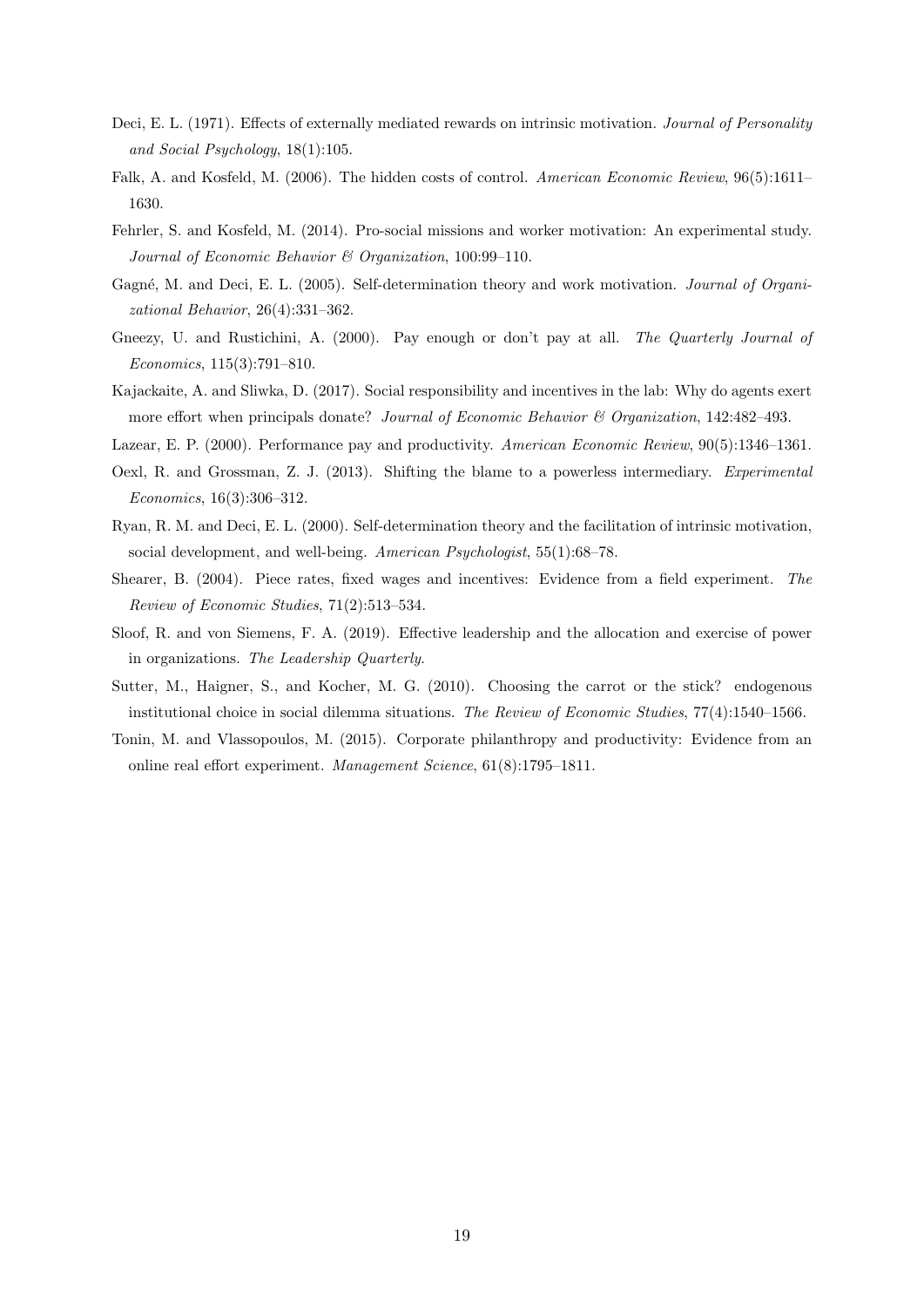## Appendix A Additional Figures and Tables



Figure 5. Number of attempted matrices with the ethical decision being implemented by treatment conditions and worker's type

Notes: When using the total number of attempted matrices - in contrast to the total number of correctly solved matrices - we find no effect of responsibility on performance. Ethical workers acting under Responsibility do not try to solve more matrices compared to ethical workers acting in an ethical work environment imposed by the employer (31.6 vs 32.4; p=0.256, Mann-Whitney-U Test). In this sense, not the quantity of the work but the quality of the work improves in the presence of responsibility.